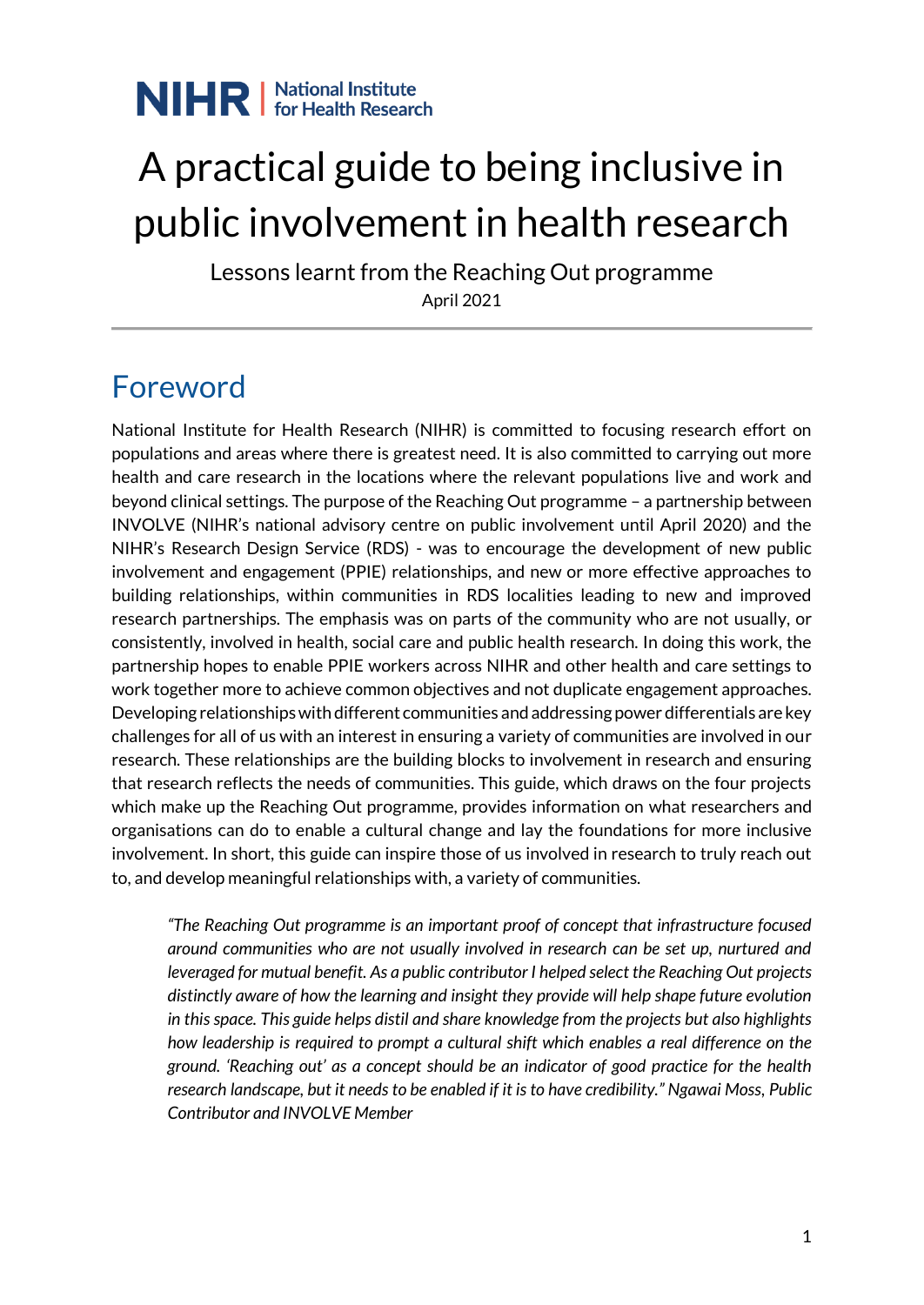### About this Guide

This guide is intended to be a companion document to Being Inclusive in Public Involvement in [Research,](https://www.learningforinvolvement.org.uk/?opportunity=nihr-being-inclusive-in-public-involvement-in-health-research) a paper that suggests 12 prompts to researchers and public involvement practitioners, to encourage them to deliver more diverse and inclusive public involvement in research.

The guide provides practical examples, lessons and tips for preparing for and delivering inclusive involvement. These have been drawn from telephone interviews carried out in December 2019 with the leads of the four regional Reaching Out projects. Under each of the 12 prompts from Being Inclusive in Public Involvement in Research are key learning points with examples to illustrate them:

- [1. Check your power](#page-3-0)
- [2. Value the people you work with](#page-5-0)
- [3. Use language carefully](#page-7-0)
- [4. Consider inclusive locations](#page-10-0)
- [5. Listen and seek agreement](#page-12-0)
- [6. Get from A to B, perhaps via Z](#page-14-0)
- [7. Collaborate](#page-15-0)
- [8. Invest in the workforce](#page-18-0)
- [9. Commit to a relationship](#page-20-0)
- [10. Evidence, evaluate, share, reflect](#page-22-0)
- [11. Act small, think big](#page-23-0)
- [12. Be values based, socially innovate](#page-26-0)

This is intended to be of use and inspiration within the National Institute for Health Research, research organisations, charities and industry to support the inclusion of those who are underrepresented and who have not traditionally been involved in health, social care and public health research.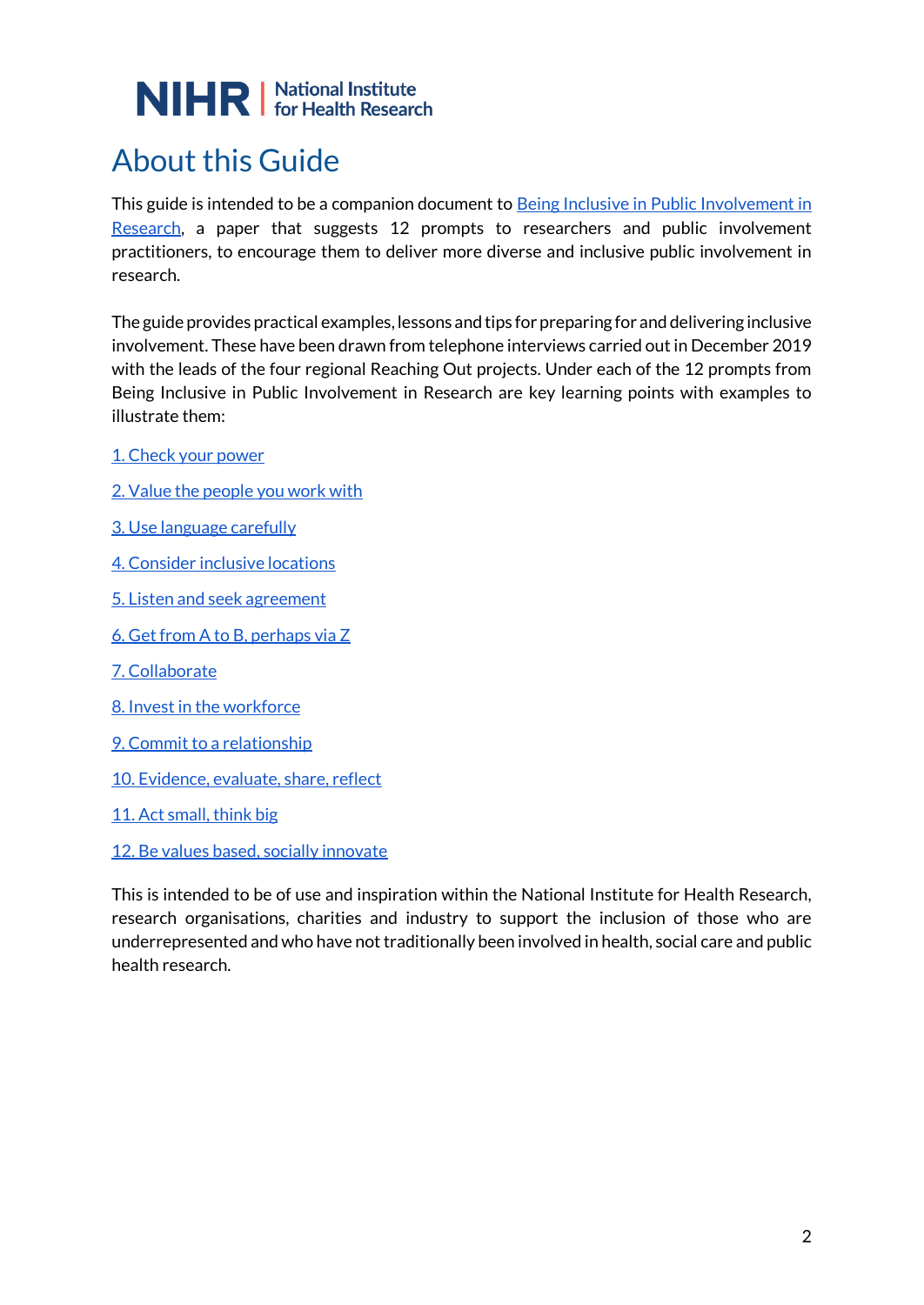### Background to the Reaching Out programme

Reaching Out is a programme which was commissioned by INVOLVE and the Research Design Service in 2018. Its purpose was to encourage the development of new public involvement and engagement relationships, and new or more effective approaches to building relationships within communities in the Research Design Service localities. The emphasis was on members of the community who are not usually, or consistently, involved in health, social care and public health research. The aim was to support new or improved research partnerships and broaden involvement in research.

#### Overview of the four Reaching Out projects

Reaching Out East of England is a collaboration between the Research Design Service, Healthwatch Essex, Refugee Action Colchester and the Jaywick Sands Neighbourhood Team.

The aim of the project is to create more diverse community-based research partnerships for ongoing involvement and engagement. The focus has been on involving vulnerable children and young people, including refugees. The primary activity to date has been to convene community partners and the young people with whom they work, and to allocate small grants to enable them to develop their own innovative solutions to facilitate honest conversations about mental health and wellbeing with children and young people in their own communities. A 'Young Minds Inspiring Health and Wellbeing Research Event' was then held where the young people shared their ideas with researchers and representatives from the NHS, local authority and community and voluntary sector. Researchers are drafting collaborative bids with young people to answer potential research questions which have emerged from the Young Minds work and a series of co-design thinking workshops are now being developed.

Reaching Out North East is a multi-disciplinary partnership between the Research Design Service and partners from the region's research, academic, public involvement and health and social care sectors. Its aim is to address under-representation of certain groups within its public involvement networks by building new and lasting partnerships with diverse communities. These specifically include people from Black, Asian and minority ethnic backgrounds, mental health service users, pregnant women, rural communities, working people and vulnerable children. The project started with a launch event to make connections and explore opportunities for reaching the six constituent groups. This was followed by targeted work to map and build relationships with different community groups and leaders. This has led to meetings, workshops, conversations and consultation events to better understand how people want to be involved, and to facilitate connections between the communities and research colleagues.

Reaching Out South Central aims to broaden the diversity of patient and public involvement in research by building long-term and sustainable relationships with underrepresented communities in Southampton. It is coordinated by members of the Wessex Public Involvement Network in collaboration with other National Institute for Health Research partners and public contributors. An analysis of the demographic makeup of the region's current public contributors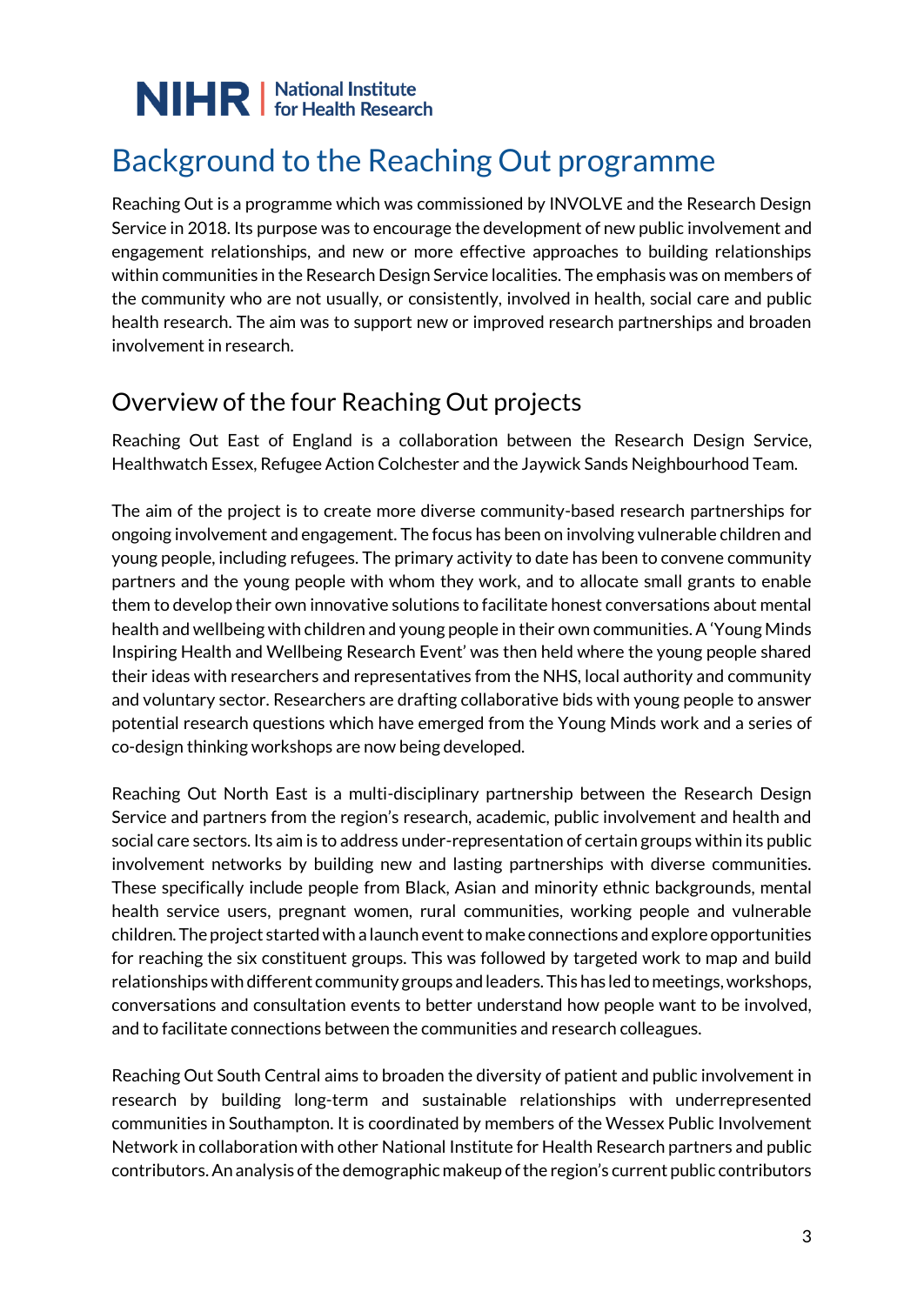revealed that several groups were under-represented, including people aged 26- 55, men, LGBT+ people, people from minority ethnic groups, people who follow a religion, people in employment and those with average or low educational attainment. The team attended community-based events and met community leaders, advocates and representatives to begin to build relationships with these audiences. The first major outreach event was a storytelling workshop to understand and celebrate the diversity of the region. The team then helped to organise and attended a garden party at a local housing estate, bringing researchers along to chat to residents and find out more about their experiences, interests and needs.

Reaching Out Yorkshire and Humber is a collaborative project between the Clinical Research Network, the Applied Research Collaboration, the Research Design Service and York Travellers Trust. It is focusing on involving Gypsy and Traveller Communities in research, a group with the poorest health of any ethnic group in the population. The team is establishing ways to engage with and build trust between community members, researchers, National Institute for Health Research and other local institutions, such as universities. The aim is to provide a platform for community members to express their views about health and social care to relevant research teams and other partners, and to raise the profile of Gypsy and Traveller community organisations in the region. Activities so far have included regular meetings with the York Travellers Trust to plan and develop the project, and engagement with the wider community, to consult on priorities and communication preferences, at the Lee Gap Horse Fair, a key community event.

### <span id="page-3-0"></span>1. Check your power

Working with members of the public in research operates in a context of imbalanced power relationships between people, researchers and institutions. Even more so if your aim is to work with those who may be considered as vulnerable, discriminated against, marginalised or lacking power. Try to understand power relationships within your context, your role and how to operate to promote inclusion.

#### Reverse traditional power dynamics

All four Reaching Out projects proactively took steps to reverse traditional power dynamics. They enabled the community groups to articulate their needs, determine their priorities and set the agenda for their involvement in ways, places and formats that suited them.

*From the start we've said "This isn't about us, it's all about you, what do you think? What do you want to do? We are here to deliver something for you and with you". We've set it up on purpose so that the power dynamic that exists is very much in their favour. We've been very united as 'professionals' in having that approach. There's a big thing about taking your own ego out of the equation. It absolutely isn't required in this context.* **Yorkshire and Humber**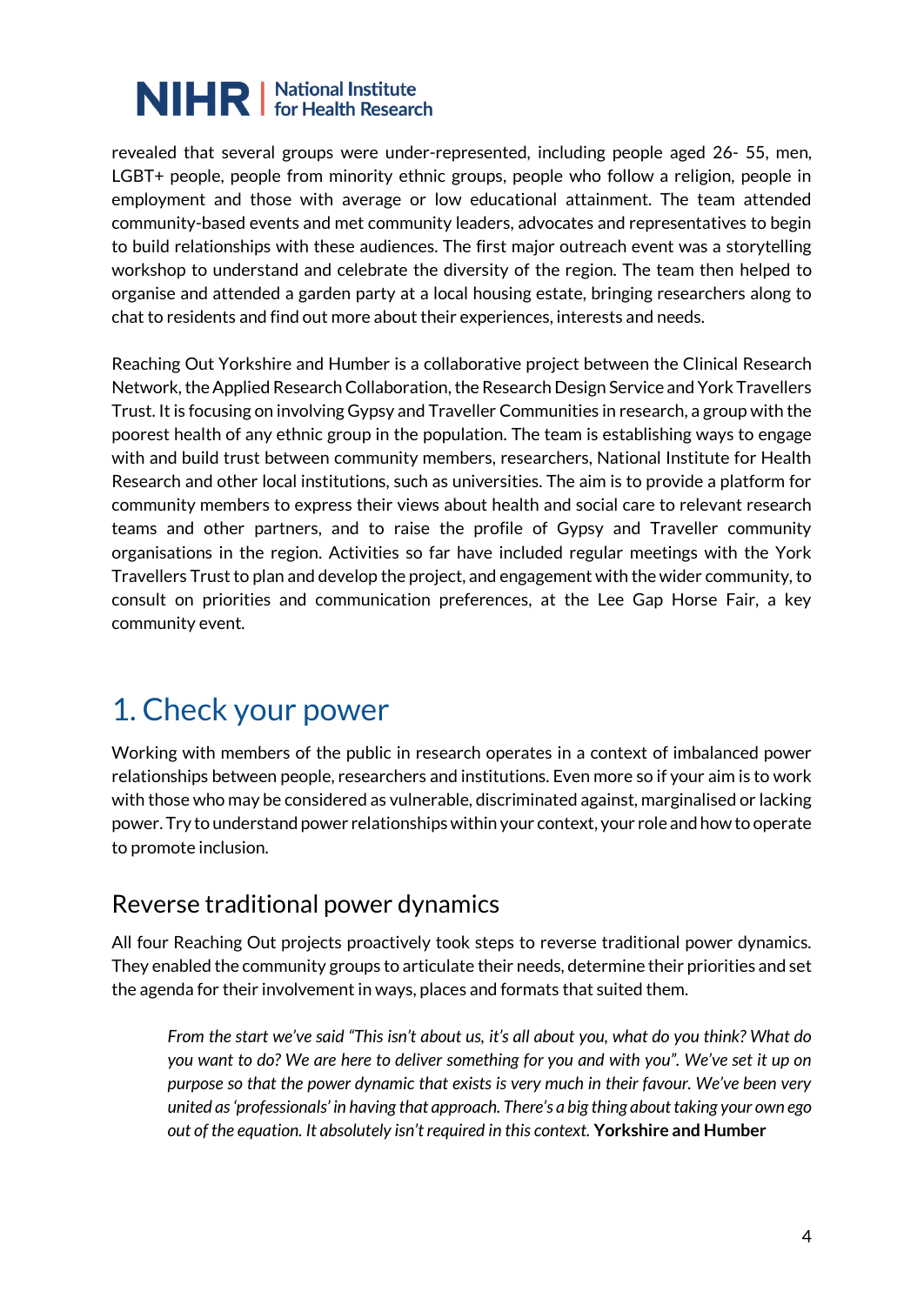*At our very first meeting [with the young people], the ice breaker I used was to try and put everyone on a level playing field. We didn't start off going round the room saying, "I'm the professor of whatever". One of the things we did was getting people to get in a line around their birthday, not their date of birth. The other thing was getting one person to say something about themselves – something they like doing, something that's happened to them – anyone else in the room who can relate to that comes and stands next to them and says, "I've done this". You then recognise that you have a lot of things that connect you.* **East of England** 

#### Be aware of how you and your organisation may be perceived

The teams became aware of how their traditional professional approaches might appear to or impact on communities who do not usually get involved in research. They were mindful of first impressions, their manner, presenting style and appearance.

They recognised the mental exhaustion that comes from being involved as a patient or member of the public in research, including networking with new people and being consulted in different ways. The practitioners considered how they might come across both institutionally and personally, and whether that might create barriers to people getting involved.

*I've been aware of how I present myself. I work in the university, which is a fairly relaxed environment anyway in terms of how you dress, but it's still formal, it's still that learning environment. Working with the migrant community and the mental health community, I've made a conscious decision to dress down, to not go with a PowerPoint, to not go with lots of print-outs but to just go and chat with people, which feels to me that it's less threatening or formal. I didn't want to be someone stood at the front in a suit, pointing at a PowerPoint, as I thought that would turn people off. North East I remember going into a Sunday lunch club and just thinking: "I don't know what I'm meant to do, I don't know where I'm supposed to sit, I don't know where I'm supposed to get a drink, I don't know who I'm meant to speak to" and realising that's exactly what you do when you bring a patient into a conference.* **South Central**

#### Try not to grab or assume power

The teams left their professional comfort zone in order to get into the communities' comfort zone. They did not assume power. They were willing to be humble and, at times, vulnerable in order to dismantle their own power as professionals and hand power over to the communities. This helped them secure trust and input.

They were also conscious of past mistakes, where communities may have had negative experiences of research, and the need to acknowledge and address these in order to reverse imbalances of power and perceived hierarchies.

*Definitely we needed [the community members] more than they needed us. We were very conscious that we were not in an environment or setting that we were familiar or comfortable with. We were very reliant on them to guide us and accept us and allow us to come into their*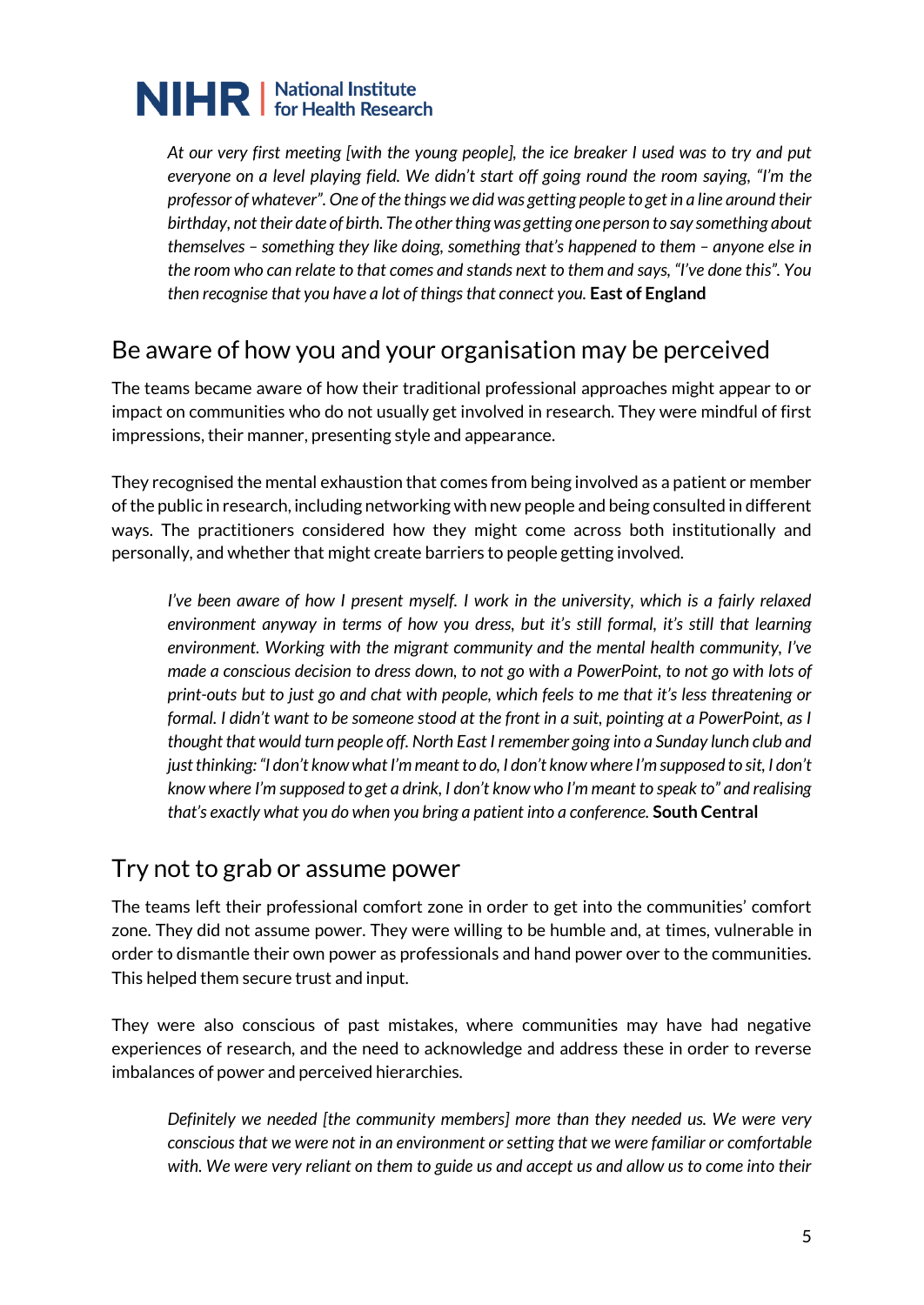*community and work with them. I think that if there was a power dynamic, the power was with the community groups. We took ourselves out of our comfort zone, we were completely in their space and we were kind of without all the usual infrastructure that supports the work we do and that we're so used to. It was a very exposing experience for me a lot of the time. I felt that I was going into someone else's space and they had knowledge that I didn't have, they had an understanding of the community and how it worked that I didn't have. I felt like I was in a slightly vulnerable position. If we were to ask our community reps if that's their perception, it might not be, but that was certainly how I felt.* **South Central**

### <span id="page-5-0"></span>2. Value the people you work with

Recognise and nurture the people who become involved in research. Many will have existing and emerging passions, assets and talents, not to mention different perspectives and opinions. Diversity is the engine of innovation.

### Agree an appropriate reward for involvement

The teams budgeted for the remuneration of the groups and individuals who were involved. This generally included time, travel and food. They clearly communicated their payment policies and processes to those taking part from the start and were open about limitations.

They ensured that any forms of payment, including vouchers, were appropriate and useful for the recipient.

*We said there was remuneration available and they asked, "What type and how do you normally do it?" We've agreed now with each of the groups we work with what the process is. Generally, we've gone down the route of vouchers and providing refreshments. We have explained that this might not be the case ongoing, but during the development phase that is the case and that's how we're doing it for the time being. All that's happened is that different groups have requested different vouchers, so we make sure those vouchers are usable. There's no point in me giving Love to Shop vouchers to the kids in rural Cumbria because there's no big shopping centres nearby. So they asked for Amazon vouchers because they can use those online.* **North East**

#### There are different ways to value, recognise and reward

Reward and recognition of value also came in other forms, including certification of involvement and actively providing feedback and thanks, as well as provision of assistance, time and support for community activities.

*I offered all the young people the opportunity to be a Community Fellow at the University of Essex. One of them, who was only 16, I wanted him to have that recognition - I had to get it signed off by the Vice Chancellor because he was under 18. So I've made sure that's on his CV.*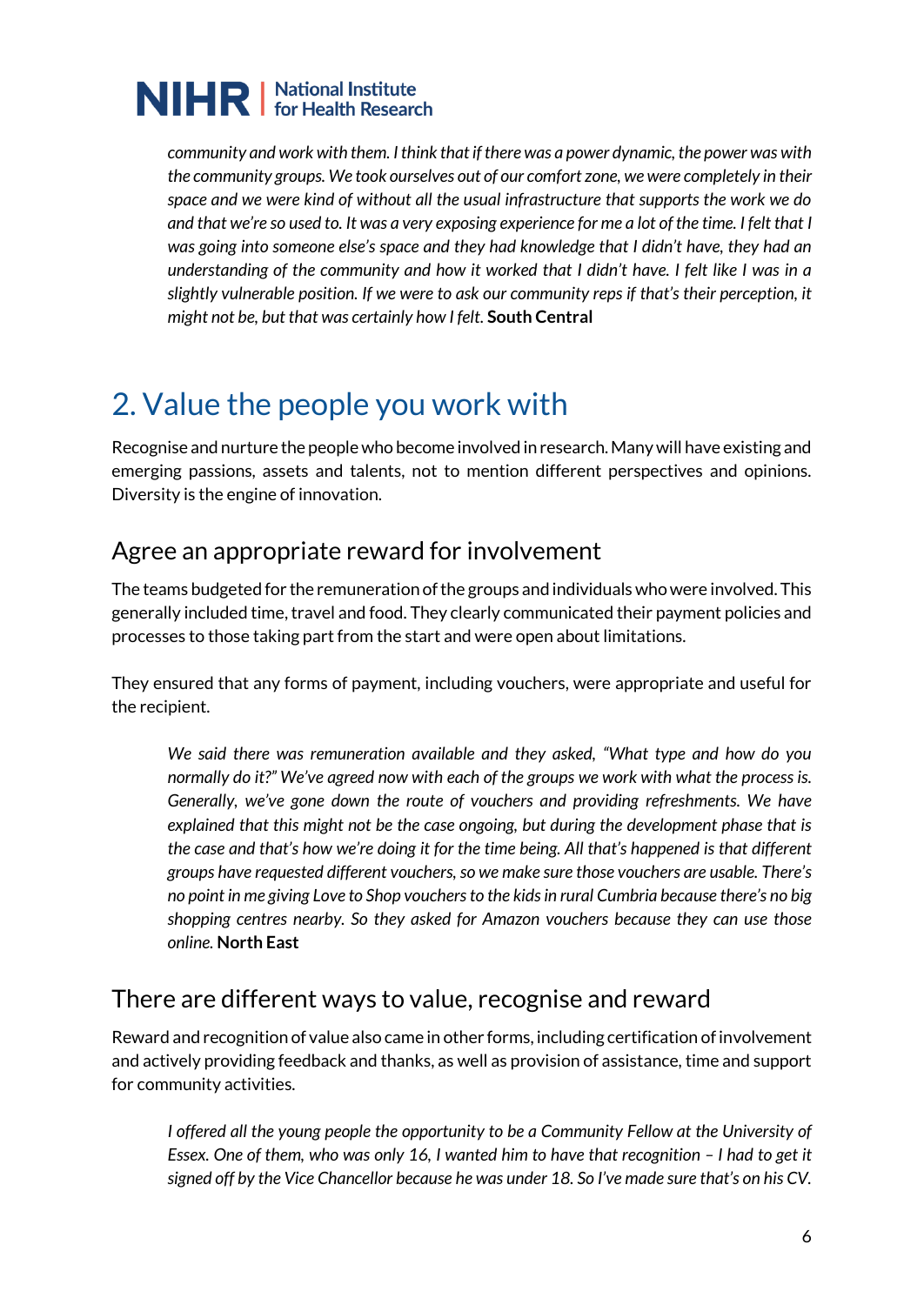*They also got certificates. They got gift vouchers. So for every meeting they got a £15 Amazon gift voucher. After each major thing that they've done I've written them a personal letter detailing what they've done, with a couple of pictures, and copied it, if they've wanted me to, to their college tutor, so they know what they've been doing. It's those small gestures, it's a reciprocal relationship*. **East of England**

#### Reciprocity is key

All four Reaching Out regions recognised that reciprocity was important for securing people's involvement. Research will benefit from inclusive involvement and communities will benefit from that in the long-term, but the individuals also needed to get something out of it more immediately. They thought carefully about what people might get out of different types of involvement.

The team in South Central made a distinction between the different ways in which they involved their communities. They learned that the ways in which they demonstrated the value of those types of involvement needed to vary. For example, at a one-off community event held in a housing estate, residents were invited to engage with researchers by having a brief conversation. Individuals had a chance to enter a raffle to win a prize, acting as an incentive to encourage people to engage.

We had to think about what we can offer to people that will be engaging and interesting and *will in a tangible way make them feel like they're getting something out of the conversation that we're having with them. "How can we make our conversation with you meaningful to you right here and now?"* 

By contrast, the relationships they built with local community organisations and leaders were ongoing and long-term. While remuneration was offered, the team noted that some individuals were not always keen to take money and seemed to value practical help and assistance more highly. This included paying for materials and helping distribute flyers for the community event across a housing estate.

*We almost had to convince the community organisations and representatives to take our money and to allow us to pay them. They were so passionate and dedicated and so used to doing things for free that we almost had to insist that we would pay them and that we would pay them the full price, because that was what we should be doing. And even then it was considerably cheaper than what we would [usually pay] for a conference or an event in a hotel or a university.* 

This has had a direct impact on the relationships built, trust gained and the ability of the research team to continue to involve groups that were previously under-represented.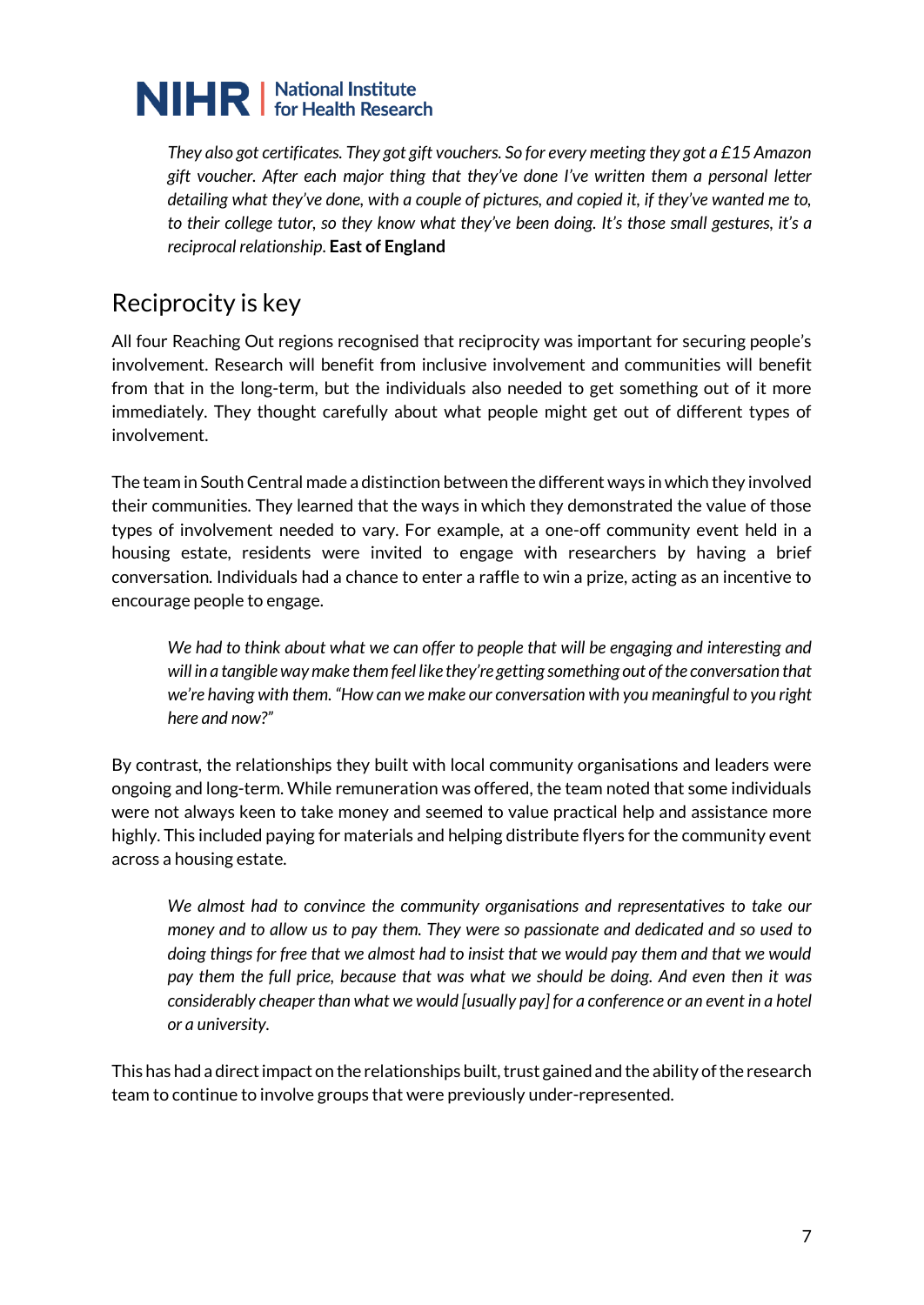

#### Take safety and safeguarding seriously

Valuing people also meant being aware of their wellbeing and safety. Some groups that the Reaching Out regions involved, such as children and young people, and vulnerable adults, required safeguarding procedures and clear boundaries to be put in place.

*Although I knew I'd never be on my own with the young people, I got the enhanced DBS [Disclosure and Barring Service check]. The way the young people joined the group was that they were introduced by a community group that they were already connected with. All of the young people had an adult youth leader who was their point of contact. As project lead, I made it very clear that I was there to support them in the project but not with anything personal. So any issues that came up for a young person, I could refer that back to the charity. If there were any issues, I talked to my own line manager at work and shared anything I wasn't sure of. That's what was so great about one of the partners who worked with younger kids: they were able to be part of the project but supported through their groups. So when they came to the event they came with adults or their parents. We didn't have any situations where we were looking after them directly. I made a big effort to ensure they got taxis. Our meetings were in the evening and in the winter it was dark. I knew that one of them was vulnerable and had been bullied, so I made sure they always had a taxi home if they wanted after meetings.* **East of England**

### <span id="page-7-0"></span>3. Use language carefully

Health research, and public involvement, is littered with jargon. Avoid it. Guides and glossaries exist to help you. Also, consider the language you use to communicate beyond simple translation: to avoid potential for misunderstanding, confusion and/or offence. Be mindful of how to describe each other in research partnerships. Some don't like certain terms (e.g. Service user). Others do. Some researchers prefer the use of titles. Others don't. Agree together.

#### Learn what language to use

Working with communities who have rarely, if ever, been involved in research, meant that the Reaching Out teams needed to communicate clearly, appropriately and effectively.

By taking a community-led approach to inclusive involvement, the practitioners created opportunities to explore language and understand what words to use and avoid. They developed mutually respectful relationships in which mistakes could be made and corrected.

When first approaching the Gypsy and Traveller Communities, the Reaching Out Yorkshire and Humber team were acutely aware of the potential sensitivities of language and the need to learn from the community itself.

*On our way to that first meeting [with the York Travellers Trust] we had a long conversation about what we weren't going to say and how careful we would be not to put our feet in it. I'd*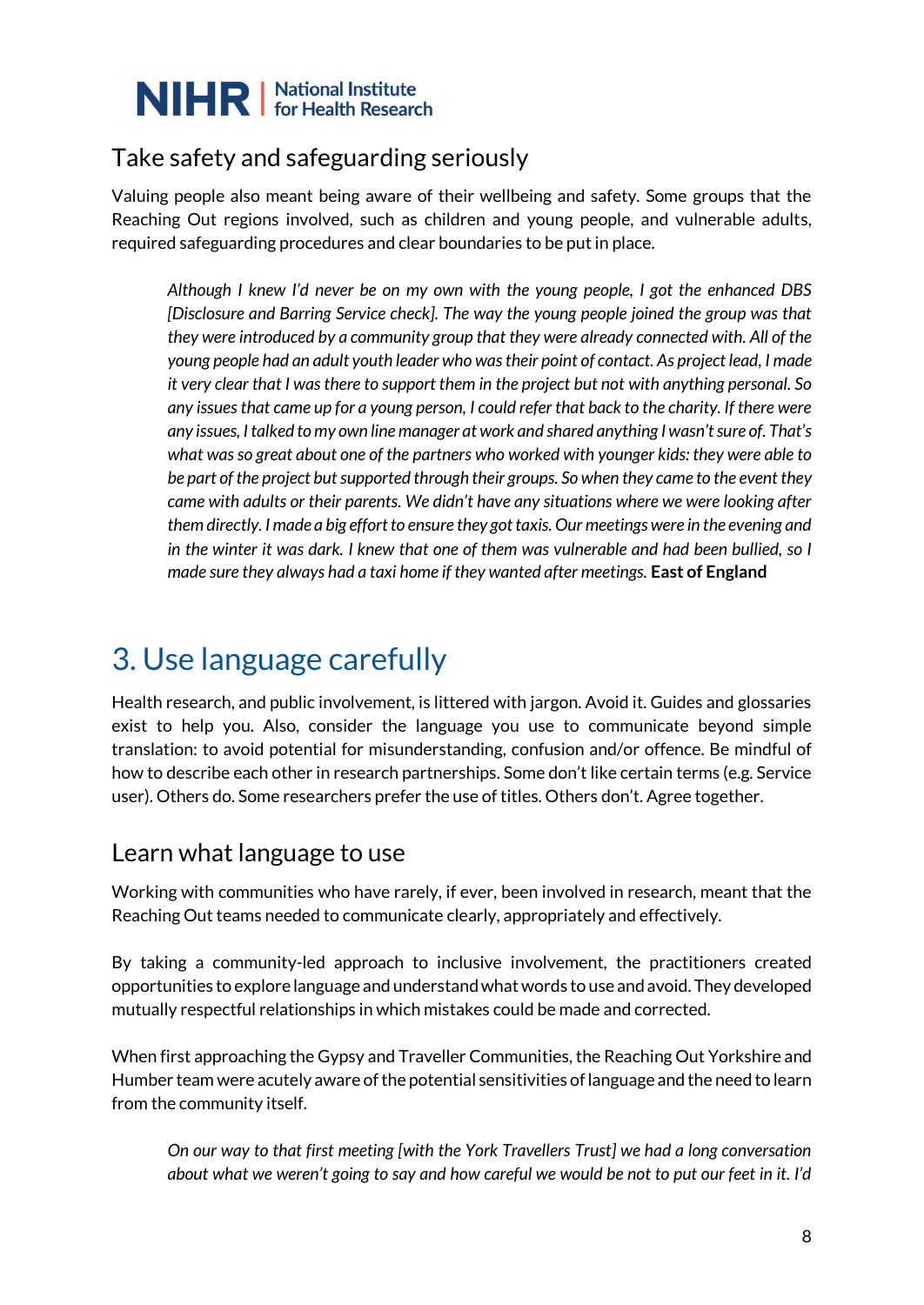*not worked with the travelling community before and I felt very self conscious about the words that we were using, the language we were using. That first meeting was great, it was such an eye-opener. They were really open, and we talked a lot about language and the way that their community uses language. It's very different from medical language. All of us said something stupid in that first meeting but said sorry and we learned, and they were really patient with us. We've been quite open about "If we say something stupid just tell us; we don't know, you're going to have to tell us the language." All the stuff around medical terms that they wouldn't use generally, they've been very generous in giving us the space to make mistakes.* 

The opportunity to meet and explore language with a community organisation, to hear their stories and experiences, was key to the team's learning. A strong relationship with the community leaders was developed and has become a foundation on which future work can be based.

*We've all read things in the media, seen things on TV, we think we have an idea of what people will be like, and for me it was so different, and it was so nice to talk to people. We need to be clear that you can't make assumptions, you need to talk to a community to understand their perspective* 

*They said using the term 'mental health' could be a bit of a barrier, particularly with the refugee community, it wasn't necessarily something they felt comfortable about. So, they called it health and wellbeing, although in the end we did end up focusing on mental health and emotional health.* **East of England** 

*We decided to look at mental health, which [the Gypsy and Traveller Communities] call 'bad nerves' – that was a key area that they wanted to focus on.* **Yorkshire and Humber**

#### Talking about involvement in research with people who have not been involved in research

The Reaching Out practitioners found that talking about research was not always helpful. It made more sense to people to talk about health and about understanding community priorities. This then informed and led to conversations about research within a relevant, recognisable context.

*We said that research was going on in the region and we want to make sure that it's appropriate and relevant to people in the North East from a variety of communities, "Would you like to have your say in what research looks like?" We didn't sell it as patient and public involvement as I think sometimes that puts people off. It was more about coming to help us make research more relevant.* **North East**

*I didn't use the word 'research' too much. I focused it more on health and wellbeing. We wanted to really hear what matters most to children and young people around their health and*  wellbeing. I didn't want to bombard [the local neighbourhood officer] with loads of information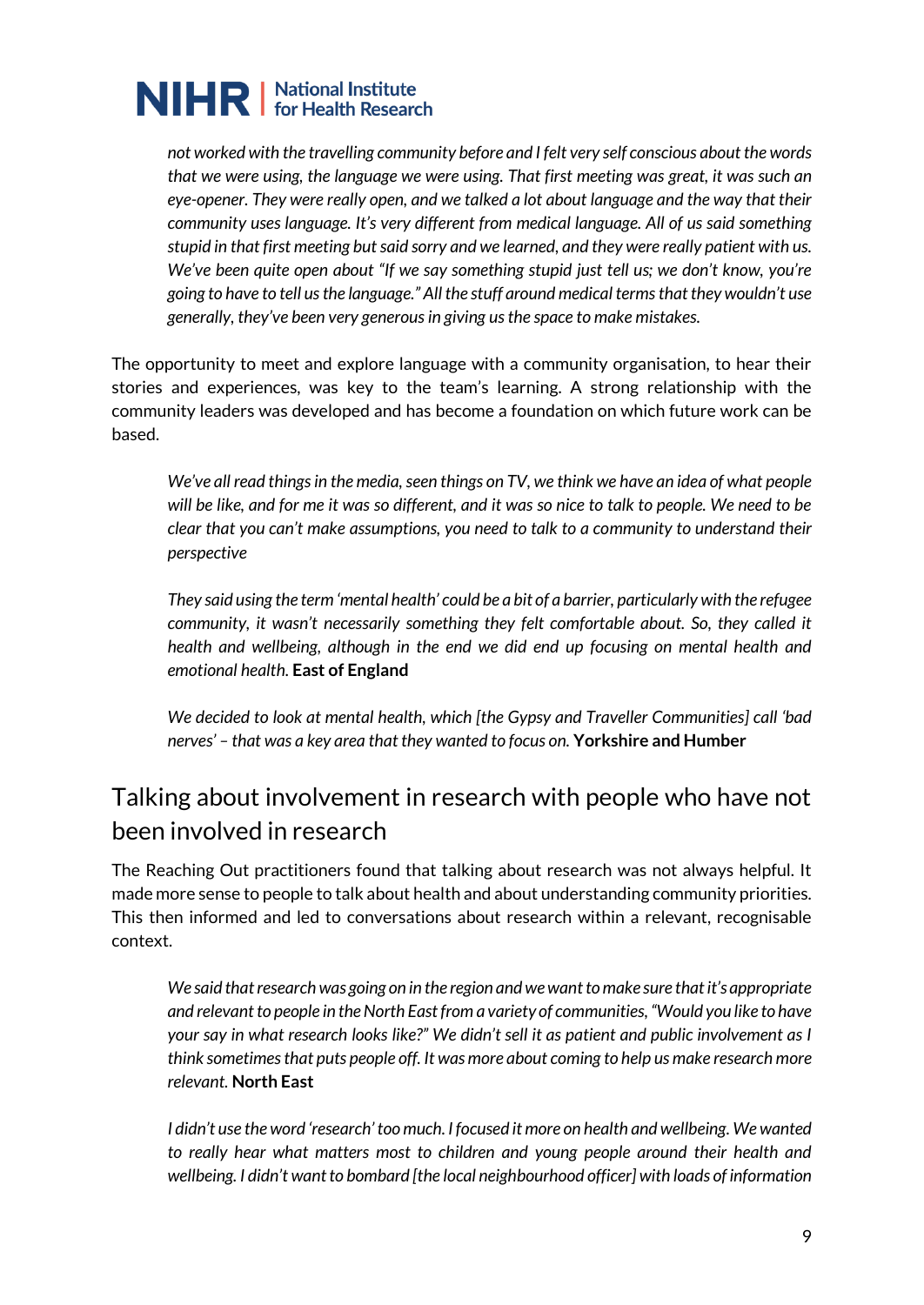*about the NIHR, and all that stuff we usually do. I basically said, "We work on the NHS social care research and there's this opportunity that is really unique to drive research from where the need is". I then said, "Tell me about what you do."* **East of England**

*The [storytelling] event was described as an opportunity to celebrate communities of Southampton and the diversity of the city. Then there was a small link to the fact that we as a research team wanted to better understand the communities of Southampton and how we can work together. We focused our conversations around why this matters, rather than research. We spoke about things such as how if we only speak to one particular population in society, we're only ever going to make our health services appropriate for that one particular section of society*. **South Central** 

#### Be adaptable and responsive to different communication needs

Language is important, but so are methods of communication and having the skills to deliver them, both in person and remotely. The Reaching Out teams had to adapt their standard professional approaches and adopt the preferences of their community groups. This included communicating via platforms such as WhatsApp and Facebook, using photographs and images as a means of communication, picking up the phone rather than emailing, and having in-person contact, both planned and spontaneous.

*They said, "Please don't email me, please don't phone, please write me a letter." And lots of the migrant women who were involved do have email, but they don't really read them because they're 'official', sometimes a little bit scary to open, especially if it's coming from an official address. So they wanted a WhatsApp group because they communicate by text. That was a surprise because when you're dealing with researchers and patients who are regularly involved, everything goes by email.* **North East** 

*We learnt that our formal and professional approach that we're used to – ie reaching out with a polite, professional email and expecting people to respond – didn't get any response. So we just started turning up at places. We found out about community events and just started turning up.* **South Central** 

*You might be communicating with a group of young people who are developing an app, or you might be communicating with adults with learning disabilities, and it's about that skill of being able to adapt your communication and develop your communication and facilitation skills. There's a lot of thinking on your feet and reacting to situations. When we had someone who didn't want to speak out loud, we had to think about how we could adapt that setting to enable her to participate and feel like she's part of the group whilst not making her stand out.* **North East**

*It's about being able to listen, to talk, to be open and transparent, but also explaining everything. We're used to talking to researchers every day. We did notice after the first couple of meetings that some members of the group were a bit quieter, and we needed to be able to*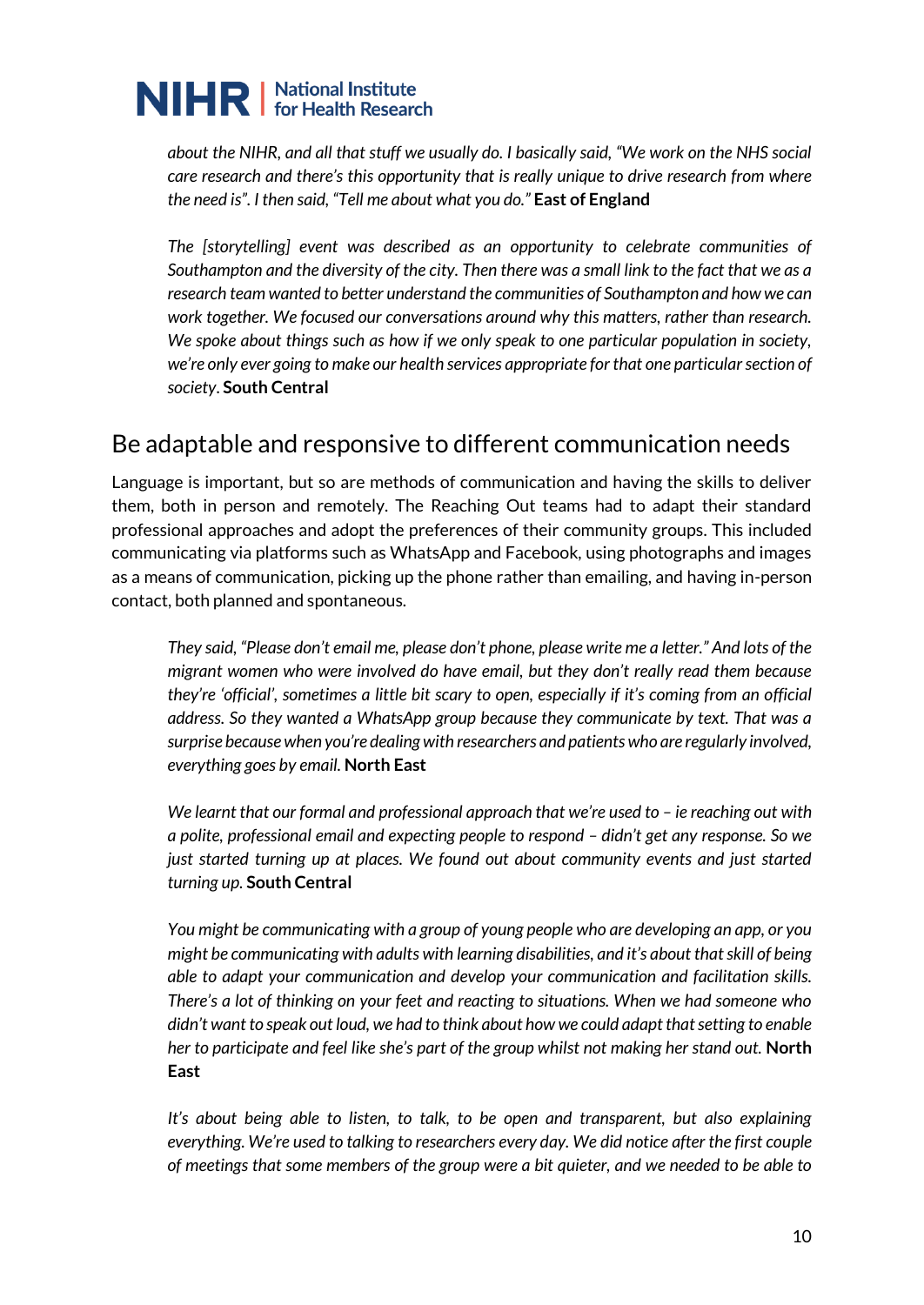

*bring them in. One member emailed me and said they weren't going to be involved anymore because they didn't feel they were contributing as much. I reassured them that it was absolutely fine, you might not have much to stay at this stage, but you might later on. So we've created a WhatsApp group and they're so brilliant on that. So this person who was really quiet, we've used a different method of communication and that's working really well for them.* **Yorkshire and Humber**

### <span id="page-10-0"></span>4. Consider inclusive locations

Think about where, when and how public involvement can be most inclusive. Universities, hospitals, science centres, libraries, community centres, arts venues, the street, online, radio, social media – the list of places is limited only by your imagination. What might work for one group of people working together, might not for another. Decide together.

#### Choose a venue that is right for the community

All four regions worked with their community groups to identify and agree where to meet. The venue was key to people turning up and therefore needed to be appropriate, comfortable, welcoming, accessible and easy to find. Using community venues was another way of supporting those communities.

*For the first one we used the university because the young people themselves said they would like to go and see it. That was their request. When we asked them at the end, they said it was great and they loved it because it was a bit funky, on campus, near the students' union. But all the parents said, "No, you should come to us." So, I've held the last two meetings at a hub where families who have settled in the area come to as a resettlement centre.* **North East** 

*We've let them lead the way. For the next meeting we said, "When do you want to do it, where do you want to meet?" It's all about shaping it around them and really taking feedback from them. For the next meeting they said they wanted to come to us, they were fine to travel, so they came down and we put on some nice refreshments and lunch. It was literally just talking. We didn't have an agenda or anything, it was informal, but we were learning so much.*  **Yorkshire and Humber** 

*The venue [for the storytelling workshop] doesn't look posh but it does its job and it's physically in the middle of where most of the community people we were inviting lived. Some people had been there before, others hadn't but they immediately felt comfortable because it's clearly a community space. What was really important for us was that people were comfortable, but also that we were walking the walk: we were actually investing in the community by being there for that event. The money we paid to be there was going straight back into community initiatives.* **South Central**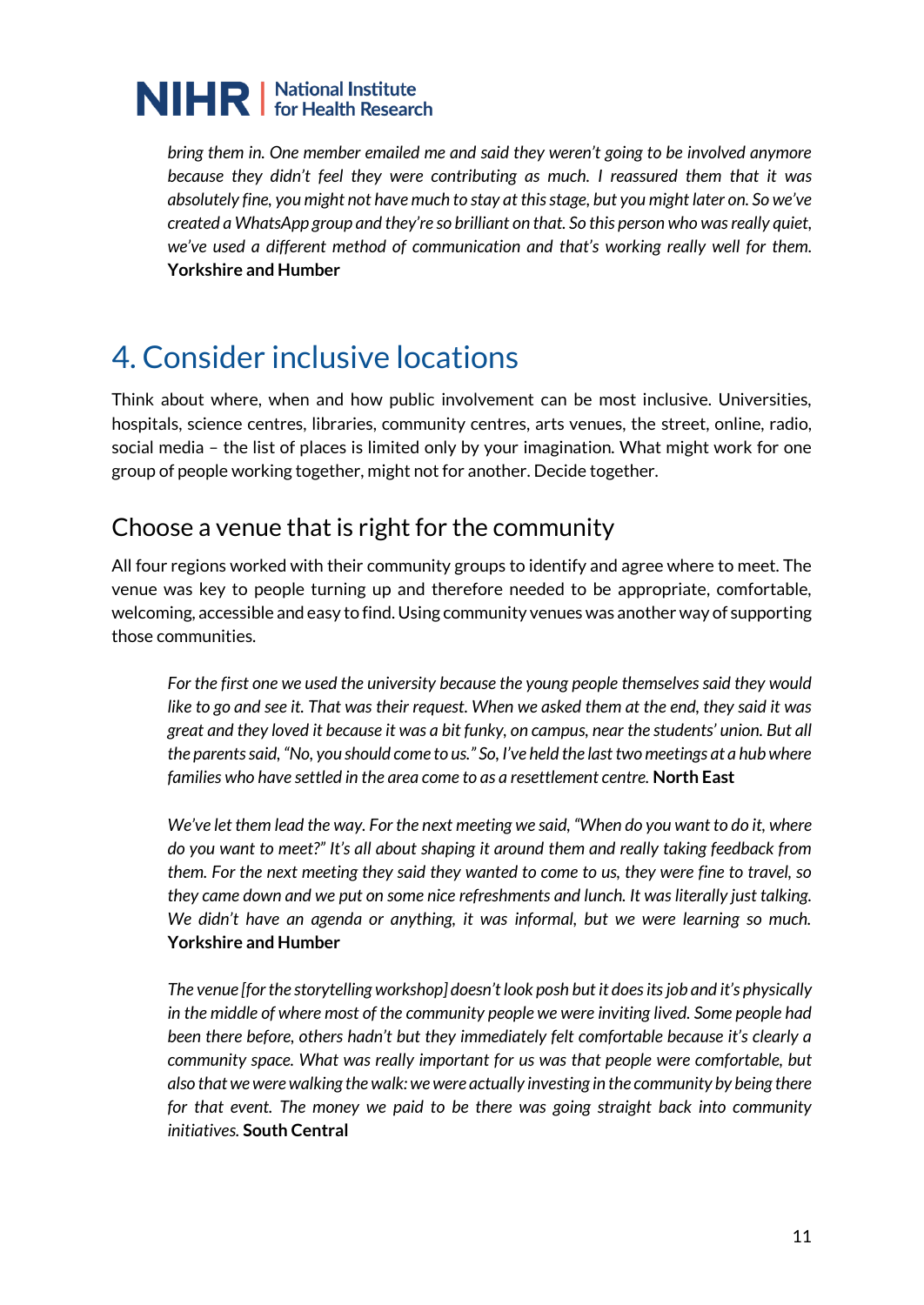#### Create formats that are inclusive and appropriate

As well as making sure the venue was inclusive, the Reaching Out practitioners ensured that the format was inclusive. They paid attention to the practicalities such as materials, layout and food. What worked for one group may not have worked for another. They avoided traditional professional approaches, such as formal agendas and presentations. They worked with flexible, informal agendas and overarching objectives instead.

#### East of England Young Minds event

Having it in the art gallery was a neutral space based in the community. The agenda was very open. Obviously, we had to have some agenda, but we wanted the event to be as interactive, relaxed and informal as possible. The young people didn't want any speakers. We had one of the young people open the event, which was her idea, to tell her own mental health story. And after that we didn't have any speakers as such, but we had these four areas where the four projects were able to share what they'd done. All the delegates move around. It was very chaotic and noisy, but we had a lot of positive feedback. All the delegates had to get very involved. The other thing was the food. The young people chose pizzas, but we also put on some food that was made by one of the asylum seekers who had set up their own catering business. That mix of food was quite complicated, but everyone enjoyed it and that was important – the food is always very important in these things. We also made an effort to get a really good facilitator for the event, someone from a youth justice background. We picked someone who the young people would feel comfortable with and who would be fun.

#### South Central Storytelling Workshop

To facilitate and deliver their Storytelling Workshop, the South Central team engaged an experienced creative storyteller from a not-for-profit organisation within the community. She was experienced in and able to create a respectful and empowering space in which people from different cultures, faiths and backgrounds could interact. She set the tone of the day and made it clear that there was a space for time-out, and people could share their own story or something more generic if they wanted to. There was no pressure. The facilitator used creative methods to help people express themselves. Some people chatted, some wrote their thoughts down, and some used visual or artistic materials, such as paints and collage, to input. Different contributions through different means were enabled. People were encouraged to tell their stories to each other, rather than being on the spot in front of the whole group. People could get to know each other with total autonomy over how much they shared. Employing an experienced professional, rather than trying to learn the skills as public involvement practitioners or researchers, was the right thing to do and was a vital first step towards building relationships and trust, understanding the community better and gaining insight into what they wanted in order to become involved in research.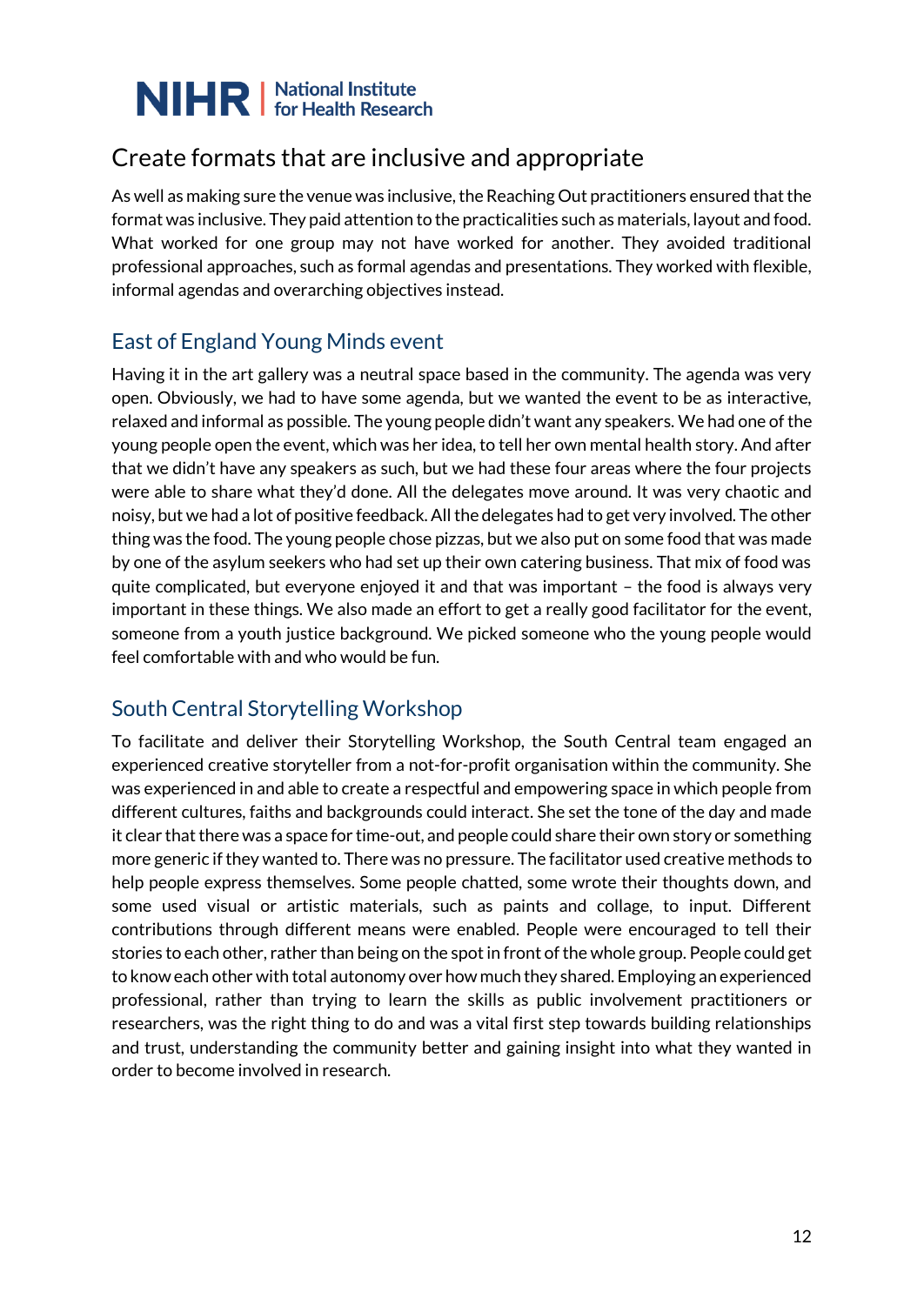

### Be adaptable and willing to do things differently

Timing was important. Some meetings took place outside of office hours, during the evening and at the weekend. Being prepared to be flexible ensured members of the community could attend, although this had implications for the practitioners' working patterns.

Going to existing community events – for example a horse fair and a housing estate allotment party - was an effective way of meeting and consulting with multiple members of the communities at once. These opportunities were made possible by establishing relationships with key community groups and leaders.

*[The researcher] contacted [the mental health group] and told them about her work, and they agreed that we could come along and talk to them about what we're doing. So we went along and had around 13 people at the first meeting. We had to think of different ways that they could be involved as not everyone was comfortable speaking out loud. We had lots of post-its, some people just drew pictures. It tested our skills: yes, we got people along to the meeting but how do you get them to engage in the discussion?* **North East** 

*Not everybody wants to join a PPI [Patient and Public Involvement] database or join an advisory group or have a long-term involvement in something. For a lot of these individuals that traditional way that we do PPI is not aligned with the priorities in their life. We had to find a different mechanism to make sure we're listening to their opinions and their voices.* **South Central**

### <span id="page-12-0"></span>5. Listen and seek agreement

Dialogue simply does not happen without active listening. Listen carefully. Then act on what you have heard. Or give good reasons why you might not be able to.

#### Create opportunities to listen

In order to be able to listen, the Reaching Out teams had to create inclusive and appropriate environments where communities could comfortably contribute and be heard. This included taking creative approaches: using art, for example, to encourage input and enabling people to contribute virtually if preferred.

*I did a little bit of a presentation just to set us on track. There were a lot of blank slides in that presentation because I wanted to put the message across that we are shaping this project together. It's a joint project. I'm genuinely really interested in people's stories and it was great to go out without a formal agenda and just find out about these different groups. East of England We acknowledged that as researchers in Southampton, we had not done a very good job of listening to communities in the past, and this was the first step in a journey in which we wanted to take to get to know you better and to listen to people to understand them. The*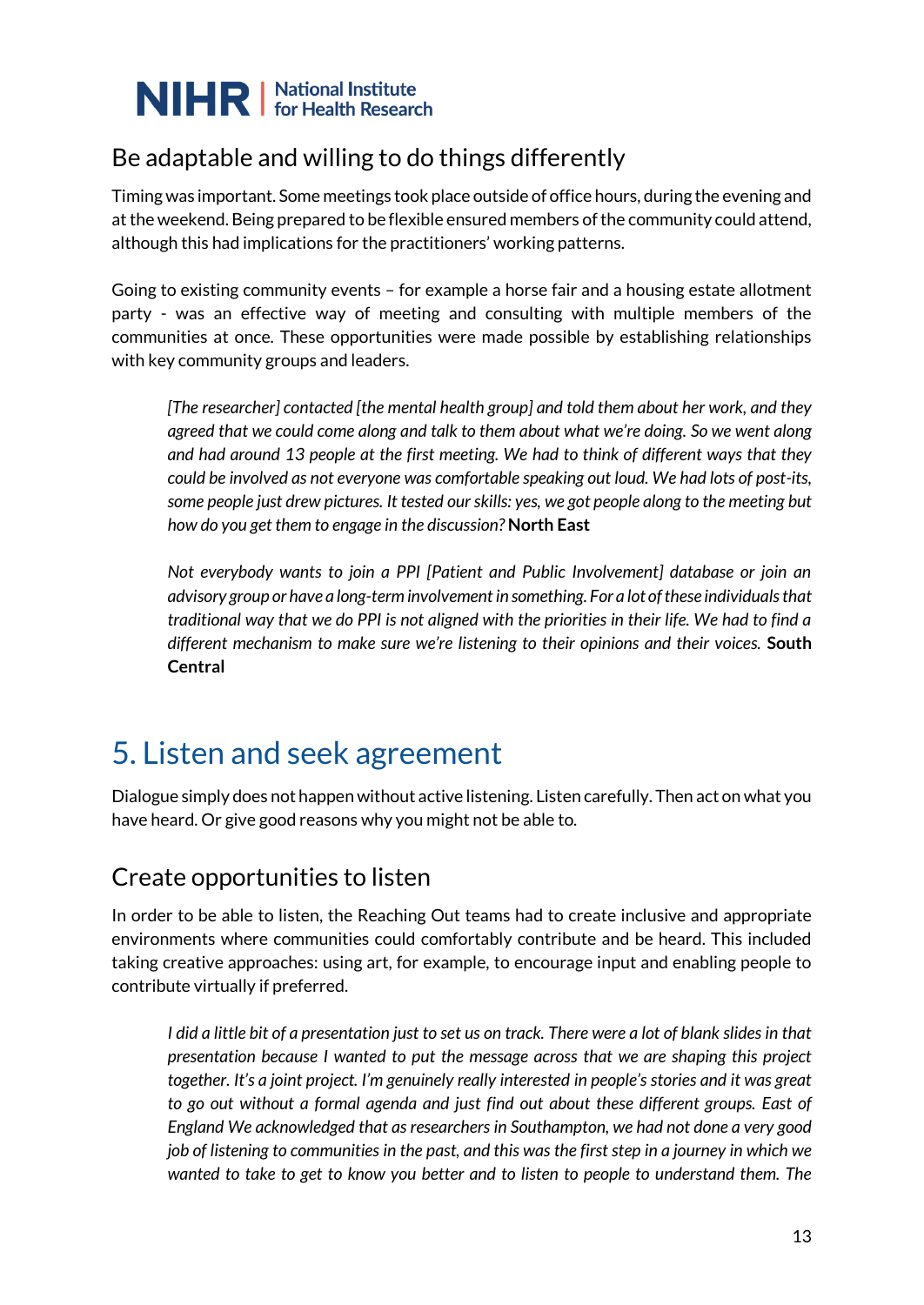

*normal motivations that keep the current audience involved don't fit the new audience. That's why the new audience aren't involved. Things like "I've retired and I'm looking for an activity", that attitude isn't necessarily fitting for a working-class person who's trying to feed their children. We needed to have had more conversations with those groups early on to work out what the offer should be.* **South Central** 

#### Show that you are listening and responding to feedback

The practitioners were conscious of the importance of giving feedback and showing what has happened as a result of listening to a community. It was also important to manage expectations and be open if a request or suggestion could not be acted on. They gained trust by being honest and accountable.

The teams had to be prepared to change their plans based on what they heard the communities say. The earlier the communities were involved, the easier it was to make plans.

*At the end of the meeting we asked if people [in the mental health service user group] would be prepared to talk to a researcher about their research, even if it was something that wasn't on their list [of priorities for research]. They said yes, they would, as long as they had a chance to see the topic first. I had a researcher approach me and she was talking about access to support services for people with depression following drug and alcohol problems. So I went back to the list and one of the things that they had suggested was research on access to services out of hours, so I went back to them and asked if it was ok for the researcher to come along. They could see that we had listened and now a researcher has visited them twice to define her project.* **North East** 

#### The listening process is ongoing

The teams showed the communities respect by listening, confirming, acting and checking, and continuing that cycle of negotiation. This took time, especially when multiple voices were involved. It required patience and pragmatism.

*We always said to [the York Travellers Trust], "We've got this pot of money, what shall we do with it? How can we help you in terms of your needs and how can we help you in terms of the things we should be focusing on?" When we put the objectives together, we made sure we got input from them. We did change a few as a result. The knowledge they had really helped us. They really appreciate that we'd given them the time to listen to them. It was listening, we were learning from them. We sat there for two hours and literally just listened. They educated us, they told us what we needed to know. We all walked out of there feeling really inspired. Every conversation was gold dust. [You have to] make it visible to them that you have listened. Even those small little tweaks, like when we showed them the objectives and they said, "We don't think that's feasible, we don't think that's going to be achievable", and then showing them that we'd made those changes. It helped with the trust, it perhaps showed them that we were serious about listening to them. We showed them we were good at feeding back. Taking constructive*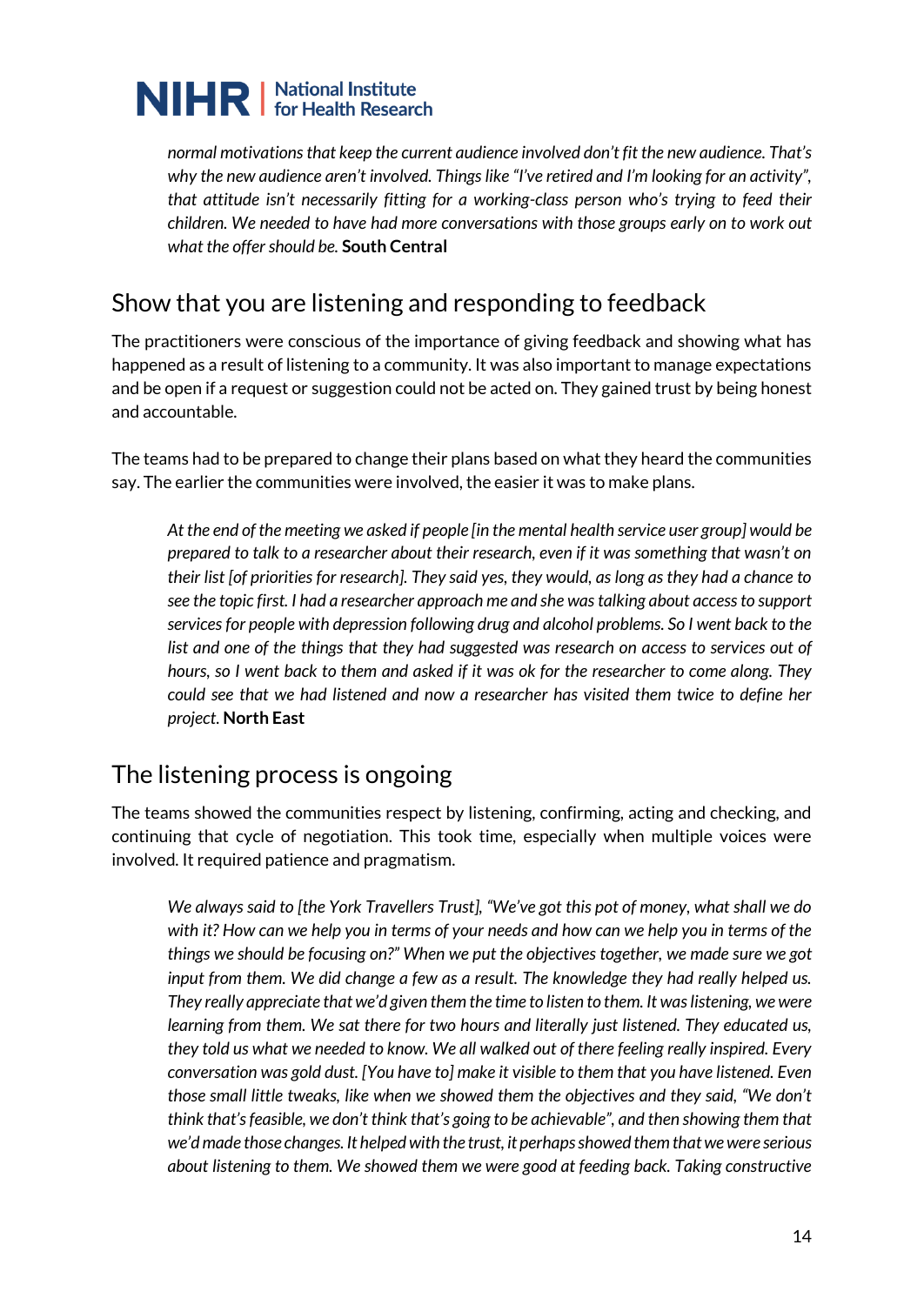*feedback is important too. You have to be quite thick skinned and not defensive! Any decisionmaking takes three times as long as it would do if it was just us. It takes so long to get from A to B. Because we're trying to be trustworthy, we can't just take a unilateral decision because that would defeat the whole purpose.* **Yorkshire and Humber**

### <span id="page-14-0"></span>6. Get from A to B, perhaps via Z

At the beginning of working in partnership with members of the public, starting points might be different for different partners. In finding your clear purpose and planning for involvement be prepared not to start where you think is the beginning, be flexible and allow time to find the route together. Consider structural constraints as well as value the commonalities and differences in your partnership. Be prepared to have some discussions about sensitive subjects.

#### Involve people in the planning stages

The Reaching Out projects took different approaches to identifying which groups to involve. Some were led by the makeup of their local community and the level of their unmet health needs. Others looked at who had been involved to date and compared that with the demographic profile of their region.

The teams realised that involving people at the start of a project in the planning stages is important but not always easy, especially when involving people who have not traditionally been involved. Some projects were able to secure very early involvement while others had to create open, flexible plans that could be shaped later, after community members had been identified and engaged.

*We really wanted [the Gypsy and Traveller Communities] to have a say about what direction this project goes in. We started off with a blank canvass. When we were putting the project together we really struggled. We didn't know what we were going to do. We knew that we wanted to work with the gypsy community, but what did we need to do? That really needed to come from the community, we all agreed on that. So we put a rough idea together of what our plan was, but it was quite broad so it could be shaped by the community. Yorkshire and Humber I drove out to Jaywick, the most deprived ward, and knocked on the door of the Neighbourhood Team there, and it evolved from there. I was lucky as the first person I met was leading a project involving children and young people, so that's why we decided to make our focus children and young people.* **East of England** 

#### Be open to possibilities and new opportunities

In order to reach people who had not previously been involved in research, the teams had to think creatively about where to find people and how to connect with them.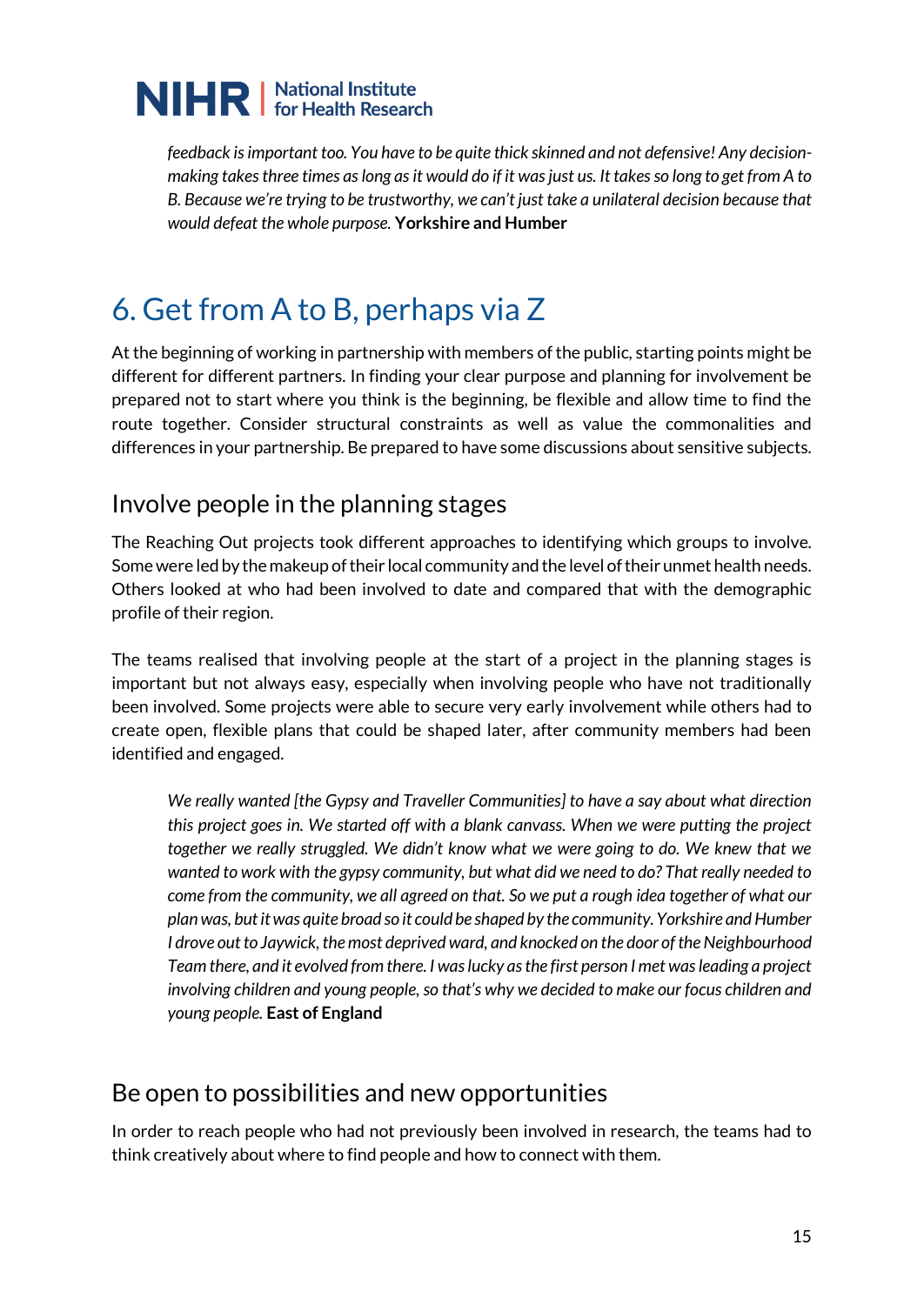*I'd meet with someone and they'd say, "Oh there's a meeting on Tuesday night with the local youth service on youth crime in Colchester", and I made sure I went to as many of these opportunities as possible. I went to that meeting thinking I'm not sure it's exactly relevant, but when I got there, it was like being in a sweet shop: there were youth workers, the local borough council and I got to meet some really key people. Normally we don't get those opportunities. That meeting was after hours in the evening, and normally you might think it's got nothing to do with research it's not a good use of my time.* **East of England** 

#### Be prepared to make changes

Building relationships and engaging new communities took time and was a learning process, and inevitably with that new insight and learning, plans needed to adapt or change altogether, strategically, logistically and practically. The ability to be flexible and responsive was key.

*At the meeting we held up a plan: for every group in the room we were going to hold four meetings a year and that's what we costed for in the grant. I don't think we should have done that. We should have waited and allowed the groups to develop, as they now have and let them lead how we would take it going forward. We tried to be too directive at the beginning and we quickly became aware that we can't say how the group is going to run. The community needs to say, "This is how we want to be engaged by you".* **North East**

*We delayed our first workshop by six weeks. We knew that we could fill the room, but we knew we wouldn't be able to fill it with the people who we needed to reach. So we chose to delay and then spent some time just going into communities. This was one of the biggest learnings that we've come away with. There was a real naivety in our planning about the amount of time we would require and the amount of investment you need for relationship building*. **South Central**

### <span id="page-15-0"></span>7. Collaborate

As well as individual people, many community organisations have a huge amount of knowledge and expertise about public involvement. Some specialise in working with specific communities e.g., black and minority ethnic groups, asylum seekers, etc. Understand and work with organisations to enable communities to lead and own their involvement in research.

#### Find local community groups to collaborate with

In order to reach individuals who had not previously been involved in research, the Reaching Out teams identified and collaborated with community support groups and organisations that were already working with and representing them. They took time to approach people, recognising that collaboration needed to be based on trust and mutual understanding, as well as shared goals and values.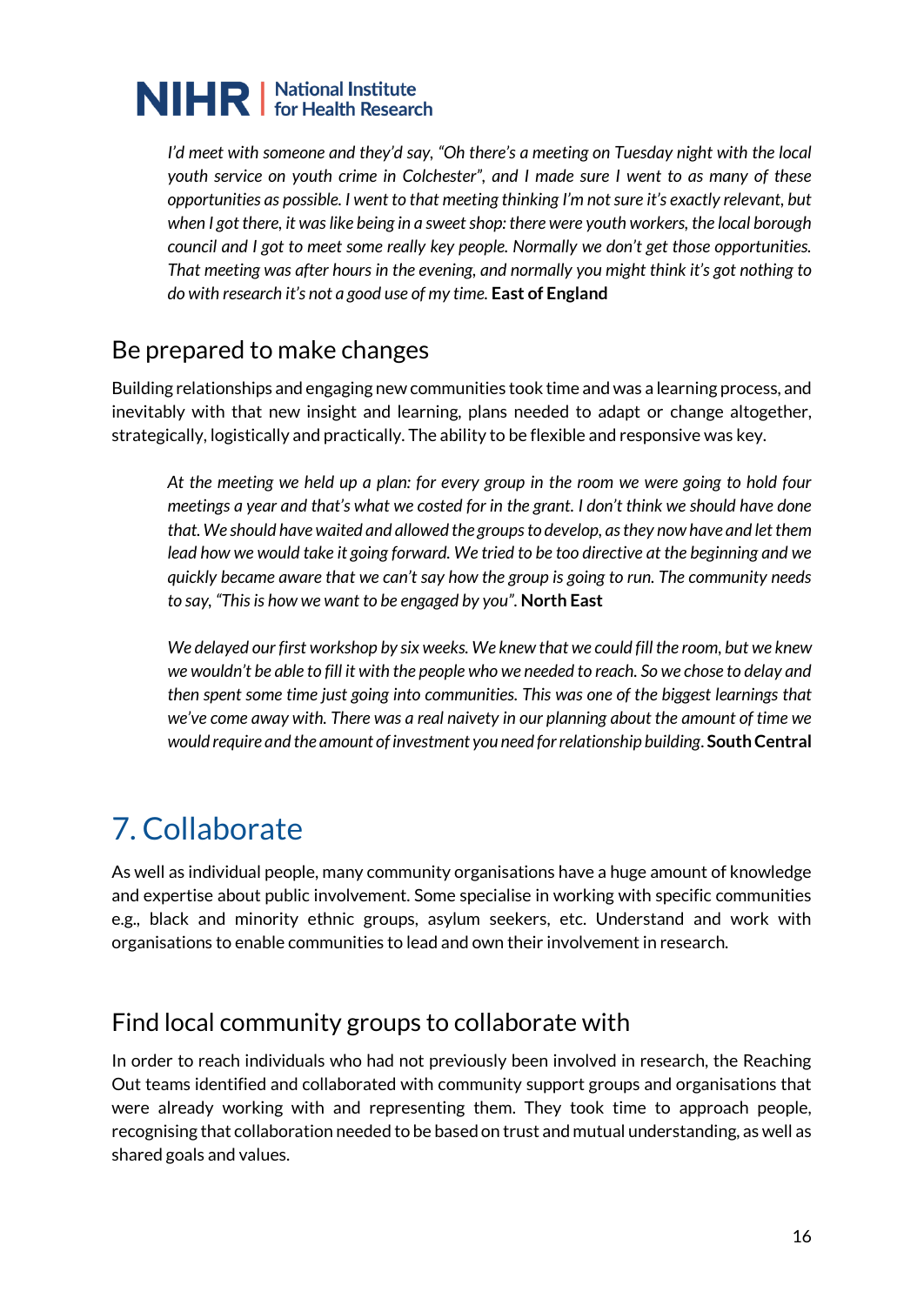Most Reaching Out teams took an iterative approach to finding community organisations. Drawing on existing contacts and online searches, they set up in-person meetings and other networking opportunities, often in new and unexpected settings. Original contacts led to new contacts, which led to more new contacts. This took time but enabled them to grow their contact databases.

Collaborating with community organisations helped the teams to learn about the needs of those communities. Gaining insight into their challenges, preferences, attitudes and experiences enabled the development of tailored involvement and engagement approaches.

*I started by doing a bit of googling and thinking, "Right, who are the potential people in this locality that would be good to go and meet?" I had Jaywick in my mind and I was aware that Jaywick is one of those places that everyone wants to go to, all the TV programmes. I was aware that I needed to tread very carefully. That's why it was important that if I did go there that I didn't impose an idea on them, that it came from them. Luckily, I found a key person, a Neighbourhood Officer in the district council, and went out to meet her. It took a bit of persuasion; I think they were cautious of people. The Neighbourhood Team was the first partner, and they introduced me to other relevant groups, which included a refugee group that was supporting children and young people's health and wellbeing.* **East of England** 

*We had an intern who was googling, searching, Facebooking all the community groups in Southampton. And then we mapped those groups in the area and crudely ranked them as to whether or not they hit our target demographics. So if they were a group of male single parents, that would hit both our male and our working age range categories. South Central They're not hard to reach but it takes time to engage them. First you have to work out where the communities are, who the contacts are – that can take time and it's usually by chance or snowballing.* **North East** 

#### Gaining credibility and trust

Once the community organisations' trust was gained, they helped to facilitate introductions and provide access to people who had not previously been involved in research. Being associated with individuals and groups that were known to and trusted by the communities gave the Reaching Out teams credibility.

*What worked really well [at the Lee Gap Horse Fair event] was that York Travellers Trust was there. At first it was just us setting up and we were a bit nervous, but as soon as the guys from York Travellers Trust came over, people recognised their faces and they came up and they were then happy to talk to us. It was interesting to see that because otherwise people were just walking past. Whenthey saw someone they knew, they came over. [The Trust] leader was somebody who has a lot of visibility and credibility within the community.* **Yorkshire and Humber**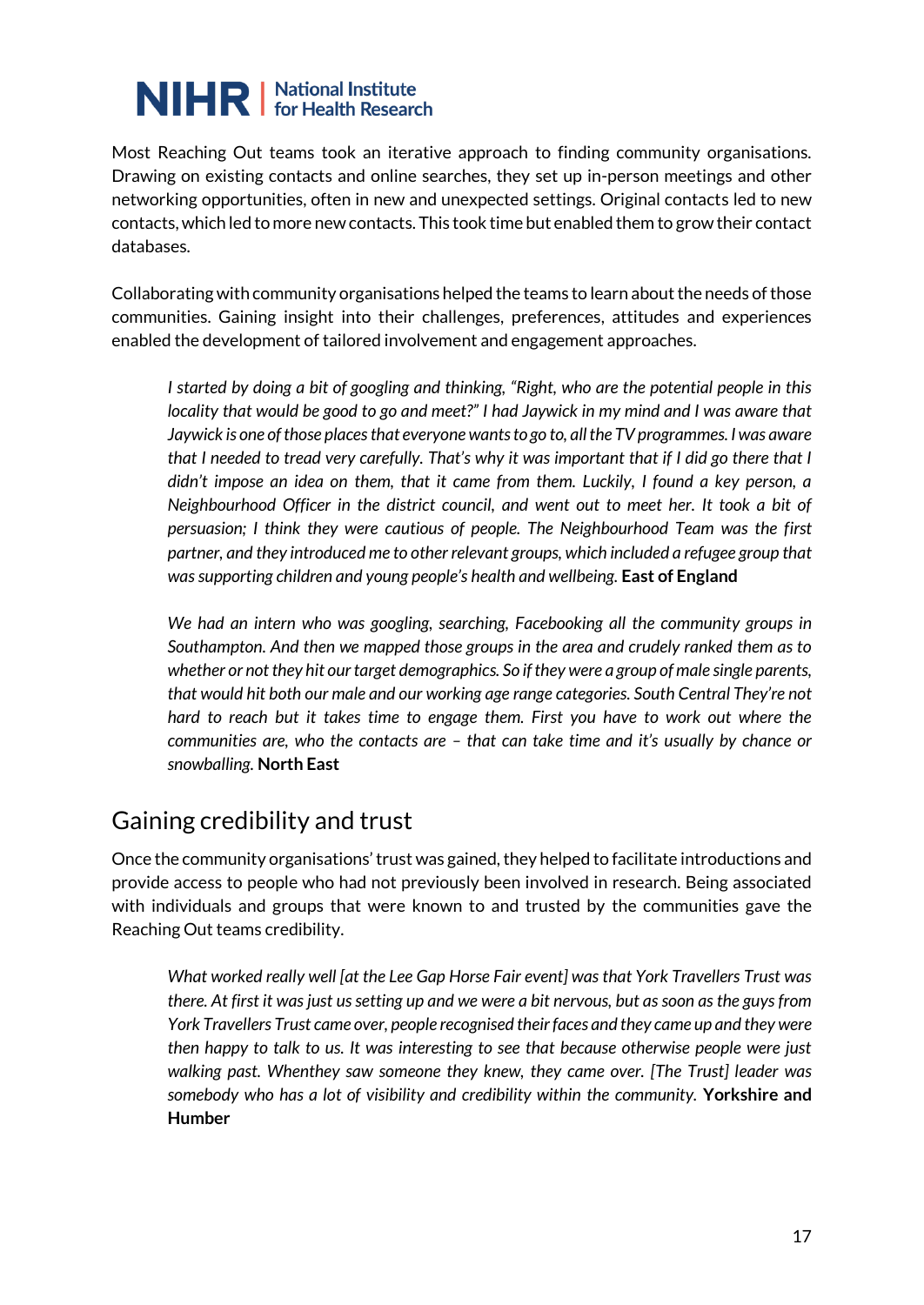*The charity introduced us to somebody who was a trusted person within several communities. He had taught lots of the migrant families to speak English and had really helped them. We went and spoke to him and he thought that lots of the communities that he was involved with would be really interested in the work that we were doing. [He] put the feelers out and managed to find 18 women who wanted to come along.* **North East**

### Give something back to the community

The practitioners were all aware that community and voluntary organisations often face challenges in terms of capacity, finances and the nature of their work. Their collaborations were also an opportunity to reciprocate by offering practical help and support to those organisations. It was important that the collaborations were mutually beneficial.

The East of England project collaborated with a number of partners, giving them funding to run small-scale projects to engage children and young people, to learn more about their health and wellbeing needs, and to develop longer term relationships for the research team to draw on in future. At the art group, [a young person] came up with this idea, Mood Mosaics, and I thought that would be an amazing way to capture what matters to children and young people. And at that point I thought, "Hang on, we don't need to necessarily organise all this through our big partnership group. Maybe what we could do is to get some of the partners to come up with their ideas and then get on and do them." So at the next partnership meeting I asked them all, "If we were to give you up to £2000 each, what could you do to engage the children and young people in your community to effectively talk about their health and wellbeing?" So, we ended up with four mini projectsthat were designed and run by the partners and, more importantly, by the young people. At the next Partnership Group meeting they came prepared and we had lots of art material and spent that meeting with the four groups, planning out their pitch. After the meeting they went off and we set up a process for governance for them to apply to us for the money – very light touch but I wanted an audit trail. They summarised their ideas. We then allocated them the money and let them go off and get on with their project. I knew that practically speaking, with the resources we had and with me project leading it no more than one day a week, I wouldn't physically be able to manage a really massive project. It had to involve a smaller number of partners, who'd open the door to more people. It was the best thing that could have happened because I then didn't need to micromanage anyone and we got so much more out of everybody. We ended up with four really creative and different ways of reaching out to children and young people. They used their own ideas to engage their own communities.

#### Be prepared for challenges

Not all groups have a positive perception of 'authority' or the public sector, or see the relevance of research. Challenges when engaging groups ranged from differing priorities through to hostility. The teams had empathy and understanding for these kinds of challenges and recognised them as a potential barrier to inclusive involvement.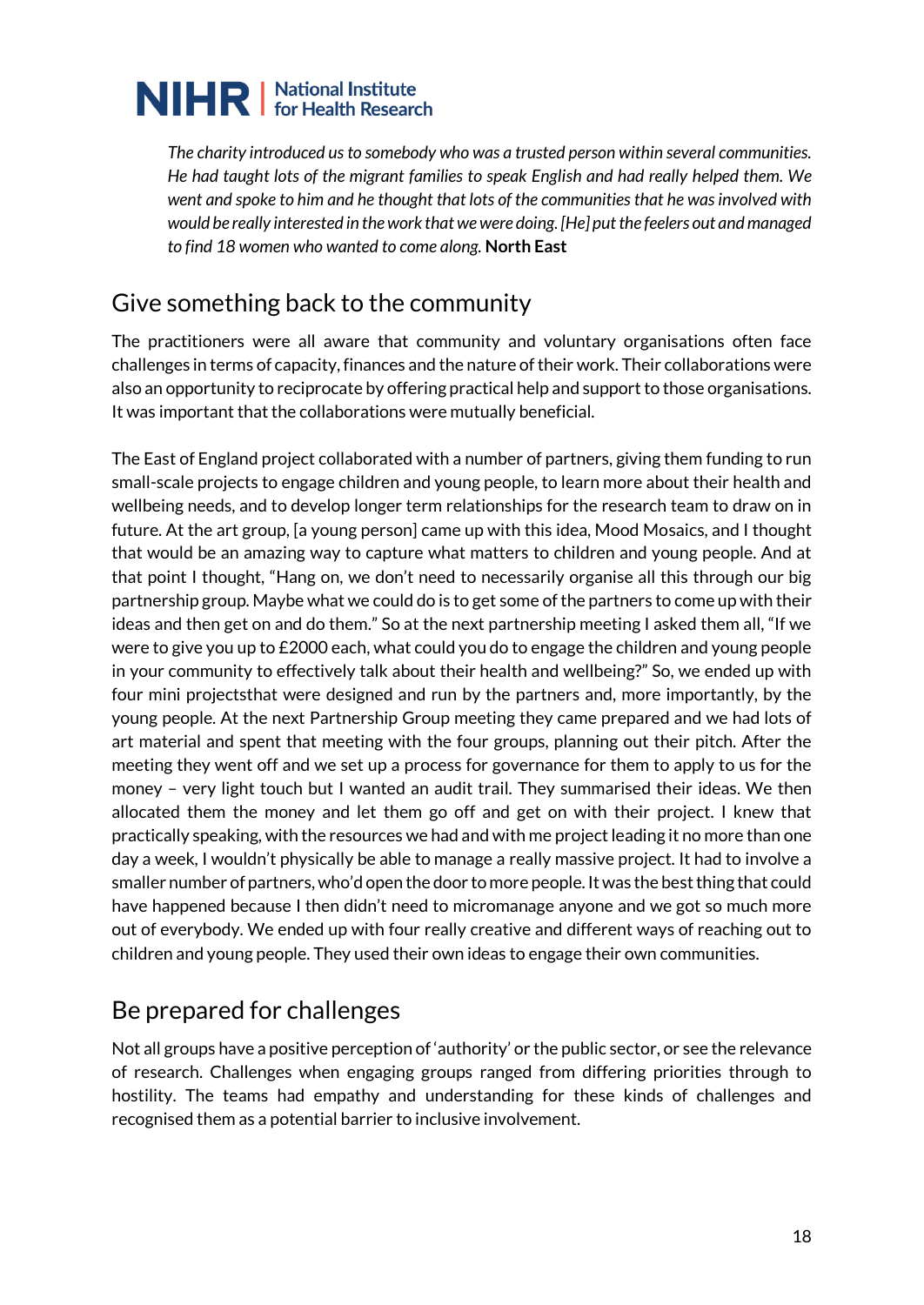*I went to one particular group and they did not like me or the fact that I work for NHS or government - I was the root of a lot of their problems because I work for authority. I got a tough time and I didn't know how to handle it and I didn't know how to handle the questions. It was an enlightening experience. I'm not an outwardly confident or egotistical person so it might have been surprising for them to see someone going "Oh I don't actually know what to do right now", and not to give them politician-style responses. The impact of what we do in PPI is quite far removed from what some of these community groups are doing on the ground. That's a broader issue for PPI: it is quite an intangible process to get involved with and it relies on being able to see the long-term impact of things like research, which can be really long-term and may*  not have that much direct impact or influence within a small community. A lot of the *community groups that we wanted to work with were hugely stressed in terms of capacity and working with really vulnerable people, and had a huge range of immediate and pressing issues, almost life and death for a lot of people – being able to put food on the table for their children and things like that. Community groups that represent those kinds of people find it very difficult to see the benefit of contributing to research that is maybe five, 10 or 15 years away from having an impact on the NHS and on practice*. **South Central**

### <span id="page-18-0"></span>8. Invest in the workforce

Effective public involvement requires investment in personnel, whether these are researchers or in defined practitioner roles.

#### Inclusive involvement requires the right skills and personality

The Reaching Out projects required personnel with advanced knowledge of public involvement, skills in facilitation and communication, and the willingness to be authentic with people.

The role of the project lead was key for establishing more inclusive involvement mechanisms, and for developing a delegated, sustainable long-term plan for its delivery. While one or two people were dedicating to building trust, they needed to share their responsibilities across their research teams, in order to be confident that the relationships would be maintained and valued as an ongoing resource for inclusive involvement.

*I think it needs a dedicated person to facilitate this kind of relationship building and brokering. It needs to be someone who's a people person, someone who's genuine.* **East of England** 

*Being personable in those environments is so key. The researchers we brought along to our event, they were the same, they're naturally personable. They're confident talking to random people.* **South Central**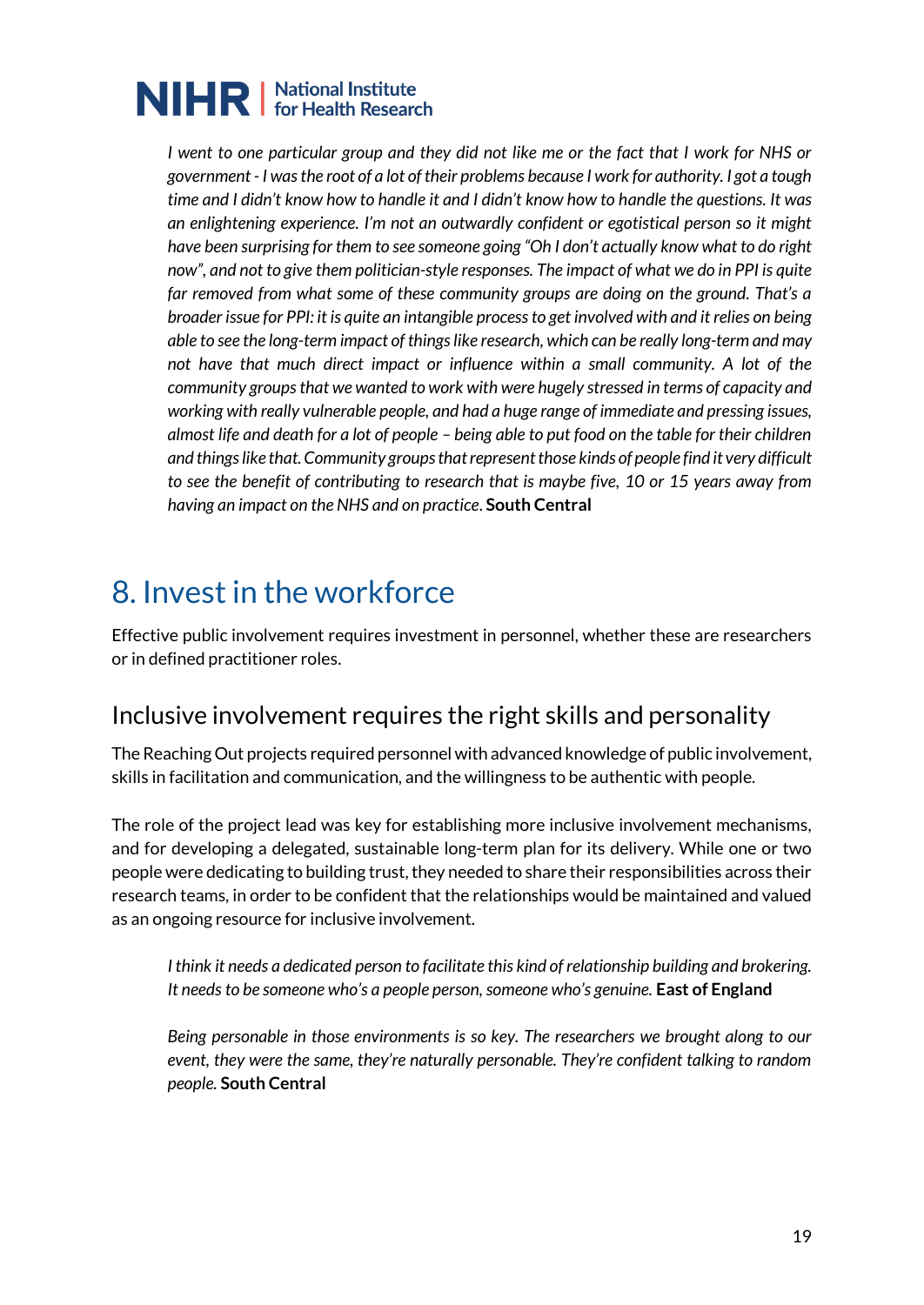### Establishing the foundations for inclusive involvement takes time, effort and resource

Planning for and delivering inclusive involvement was time-consuming and created significant workload for all four projects. Activity to develop contacts and relationships required repeated efforts and did not always lead to an immediate, tangible outcome.

The support of senior leadership was vital. For this type of work to be sustainable, an understanding of its demanding nature is required. Resource must be committed to help manage the time, workload and responsibilities that the practitioners will face when developing inclusive involvement opportunities.

*We went to a church to deliver a talk after a sermon. We turned up half an hour early for tea and coffee, we sat through the service and then we spoke at the end. And I remember being questioned by a colleague: "How long did you speak for?" 10 minutes. "OK so why did it take 3 hours?" There was a disconnect in understanding. We can't just waltz into a conference, talk for 10 minutes then walk out the other door, like those conveyor belts that some academics do. That wouldn't have worked. People wouldn't have respected it. [To not commit additional resource to inclusive involvement] perpetuates the idea that outreach work in communities and relationship building is something that can be tagged on to an existing job, and I don't think it can. If organisations want to take diversity and outreach seriously it needs to be recognised for the amount of resources and capacity and skills it takes.* **South Central** 

*The impact of the workload to get these groups up and running is not to be underestimated – it's huge. If it is given priority, it will become part of people's role. It's in all our working plans to work with more diverse communities, but I'm not sure there's an appreciation of how much back-work there needs to be done to make that happen. Maybe that needs to be factored in when people are planning to increase diversity.* **North East**

#### Be prepared for the work to be rewarding as well as challenging

The Reaching Out practitioners described satisfaction, pride and professional and personal growth from their work to make involvement more inclusive. Nevertheless, the work was challenging, logistically and emotionally, with people working beyond their contracted hours in new and unfamiliar settings.

*This is whole new territory for me. It's been incredibly useful to learn about working with a community. I'm learning and I'm just going with the flow. Yorkshire and Humber It can sound quite intimidating and it was intimidating, but it was also probably the most rewarding thing I've ever done and the most inspiring thing I've ever done. So I would want people to know that while it may be quite a difficult journey, it's so going to be well worth taking.* **South Central**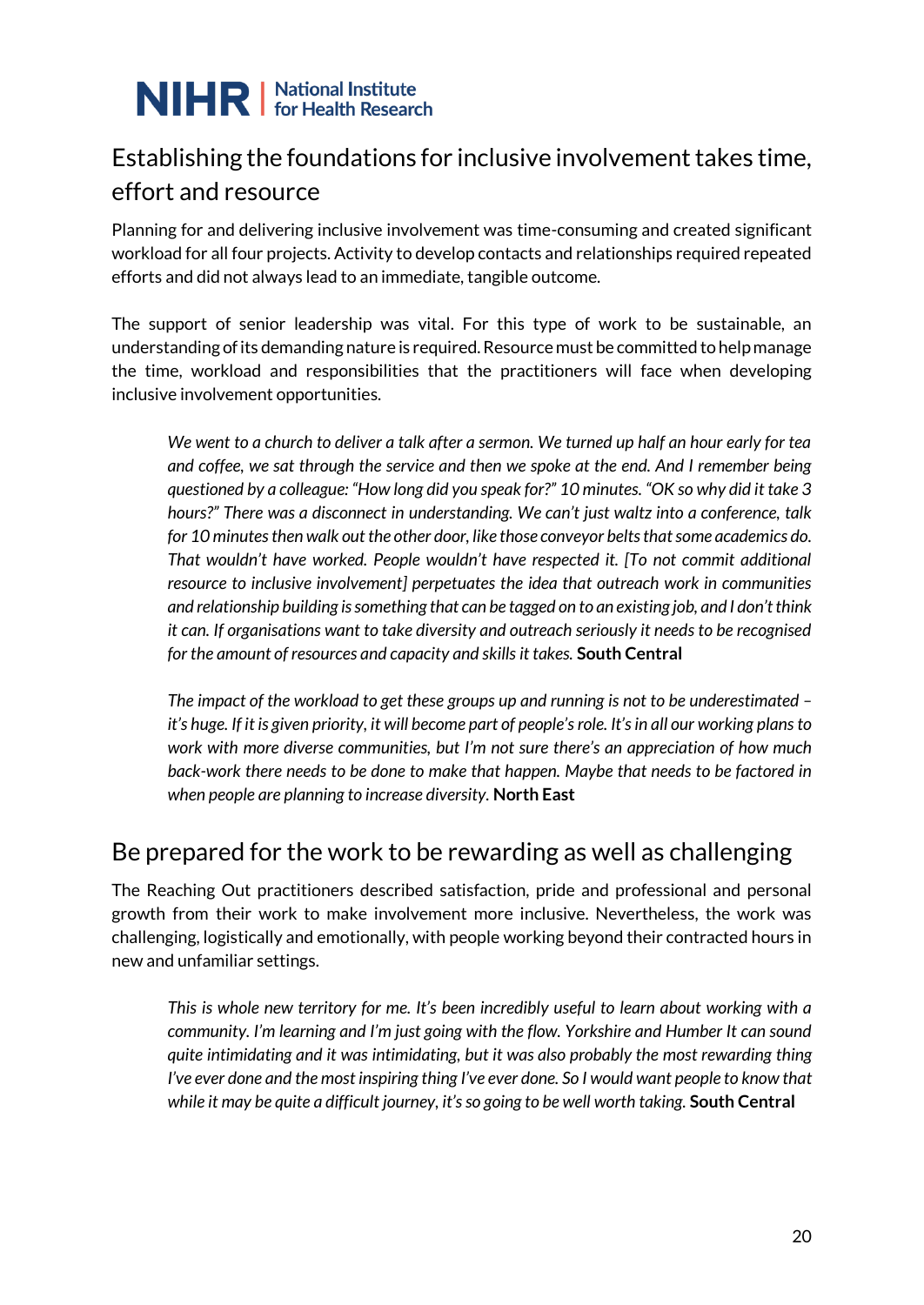### <span id="page-20-0"></span>9. Commit to a relationship

Inclusive research often revolves around effective relationships. Consider how you might first meet, nurture the first flush of friendship, acknowledge that things might not always go smoothly, that long term relationships can flourish, and that sometimes, things come to a natural – or planned – end.

### Take time to establish the relationship

The Reaching Out practitioners all described the time they took to get to know various community groups and individuals, finding out about them, listening to them, learning and gaining trust. They acknowledged where involvement in research had been inadequate in the past. This was a vital aspect of demonstrating their commitment to the relationship.

*It took us the best part of nine months to develop relationships with people working with migrant populations, so they trusted us and they agreed to let us talk to some families. Even once you've identified the right person to talk to, that trusted individual within the community, you've got to build the relationship with them for them to understand that you are a trusted individual, that they will allow you access to their community. The first year has been all about developing relationships, you're not actually doing PPI: you're selling PPI, you're selling yourself and you're selling your organisation as a bona fide organisation that people should get involved with. If you take that time, it's more likely to have a long-lasting impact.* **North East** 

*We spent a long time just talking. We did talk about the project, but it was really more about getting to know each other and I think we've got a trusting and trusted relationship now with [the team] from the Travellers Trust. But that was a long time before the project officially started.* **Yorkshire and Humber** 

*In those two weeks putting the bid together I went and met a lot of people, I bought a lot of coffees and I went and physically drove around meeting people, going to evening meetings that looked relevant in the community and just listening as much as I could, while thinking, "Who are the best people to involve?"* **East of England** 

#### Be honest, authentic and genuinely interested

Gaining trust and demonstrating commitment required the practitioners to be willing to be genuine and honest, developing authentic connections with the community individuals. They brought their personality and authenticity, not just their professional persona. This sometimes felt exposing but also led to stronger relationships and firmer foundations on which to base future involvement work.

The teams actively demonstrated their commitment to the relationships they were forming. This included reading about and immersing themselves in different cultures, offering practical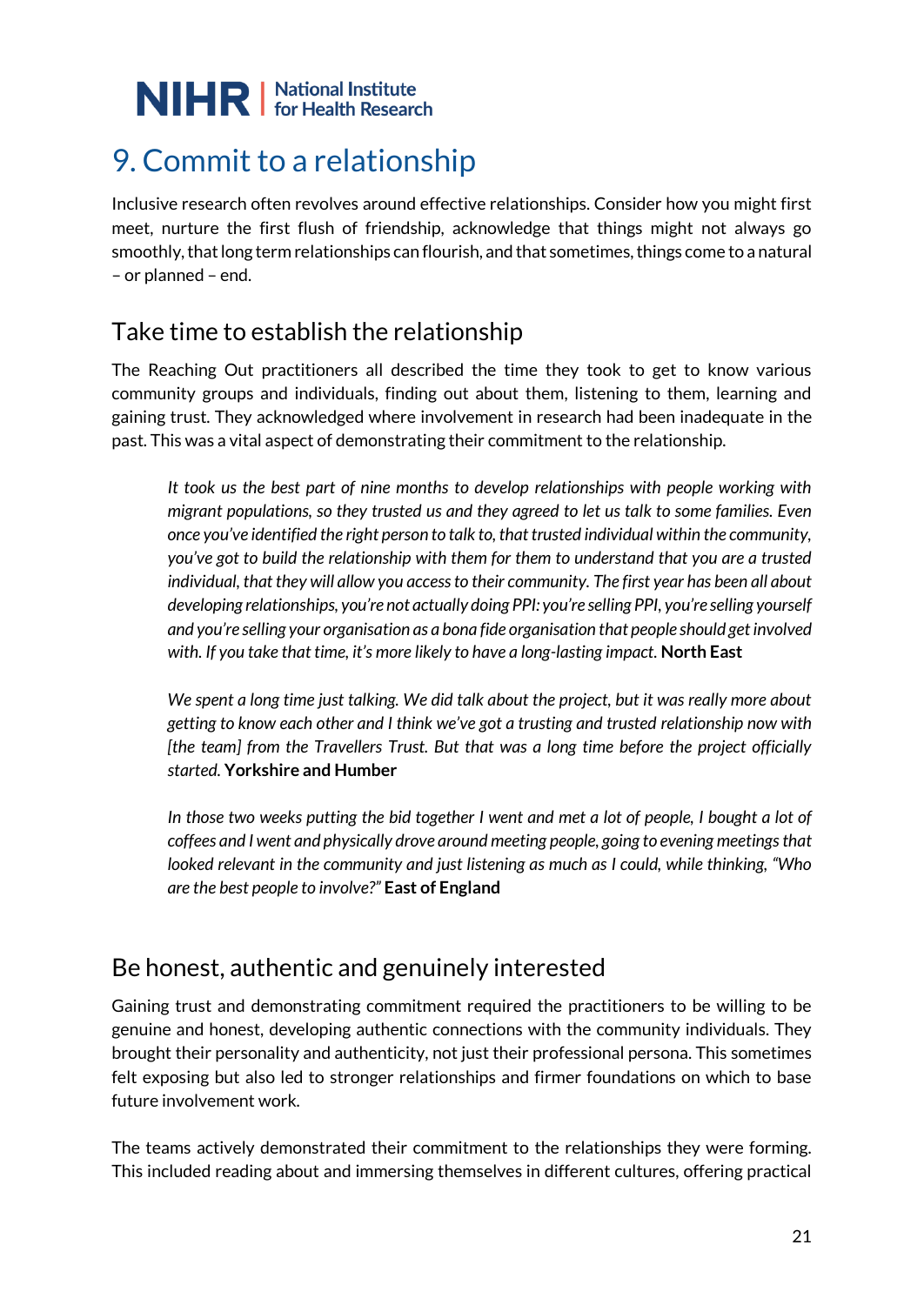assistance to community groups and investing resources in groups and projects that were important to those communities. This showed the communities that the teams were serious about working with them and not just using them for their own gain.

*It was very much about us as individuals, having a personal face, building relationships. People were interested in talking to us, we were not nameless people sending emails, we were actually turning up in their communities and taking a much more human approach to it. If we were offering ourselves as a pair of hands, that was more valuable. I helped [the community leader] flyer the estate and she was overwhelmed by that. It was not only about time, but also recognising how long it takes to get people to turn up to events, we recognised the work she had to put in to get people to come to the event. That was one of the things that helped solidify our relationship. We took time to find someone to read blood pressure, as they were interested in that, we took that off their hands. It was about getting stuck in, trying to be part of what they're doing and contributing in a way that is meaningful to them.* **South Central** 

*It's about having the confidence to treat people as people, and not just as research subjects. It takes a leap of faith to put yourself out there.* **Yorkshire and Humber**

#### Acknowledge past mistakes

Some communities may have had negative experience of being involved in research or other consultation exercises. The Reaching Out projects were conscious of this and were careful to make plans to maintain a long-term commitment to their communities to ensure those communities felt respected and had a positive experience, rather than feeling used.

*In our local space there's been quite a lot of work done with that community. But when we started talking about it, although there'd been quite a lot of research done, the community didn't really have a good experience of research previously, we didn't want to repeat those mistakes and that's why we took a more community-led approach. It's the classic tale of somebody comes in full of enthusiasm, does a piece of research and then disappears, they never see them again. So they just end up feeling like lab rats, just a convenient piece of data, they don't hear about what happened. It's superficial, tokenistic public involvement. With the exception of the odd individual, people have just parachuted in and then parachuted out again.* **Yorkshire and Humber** 

*Researchers' projects and funding dies. Then everything goes. The mosque has loads of good examples of researchers having relationships with them for the duration of the project and then they disappear.* **South Central** 

#### Lay strong foundations to achieve positive future outcomes

All the practitioners acknowledged the importance of the early investment in the relationships with community groups, leaders and individuals. The level of work to demonstrate that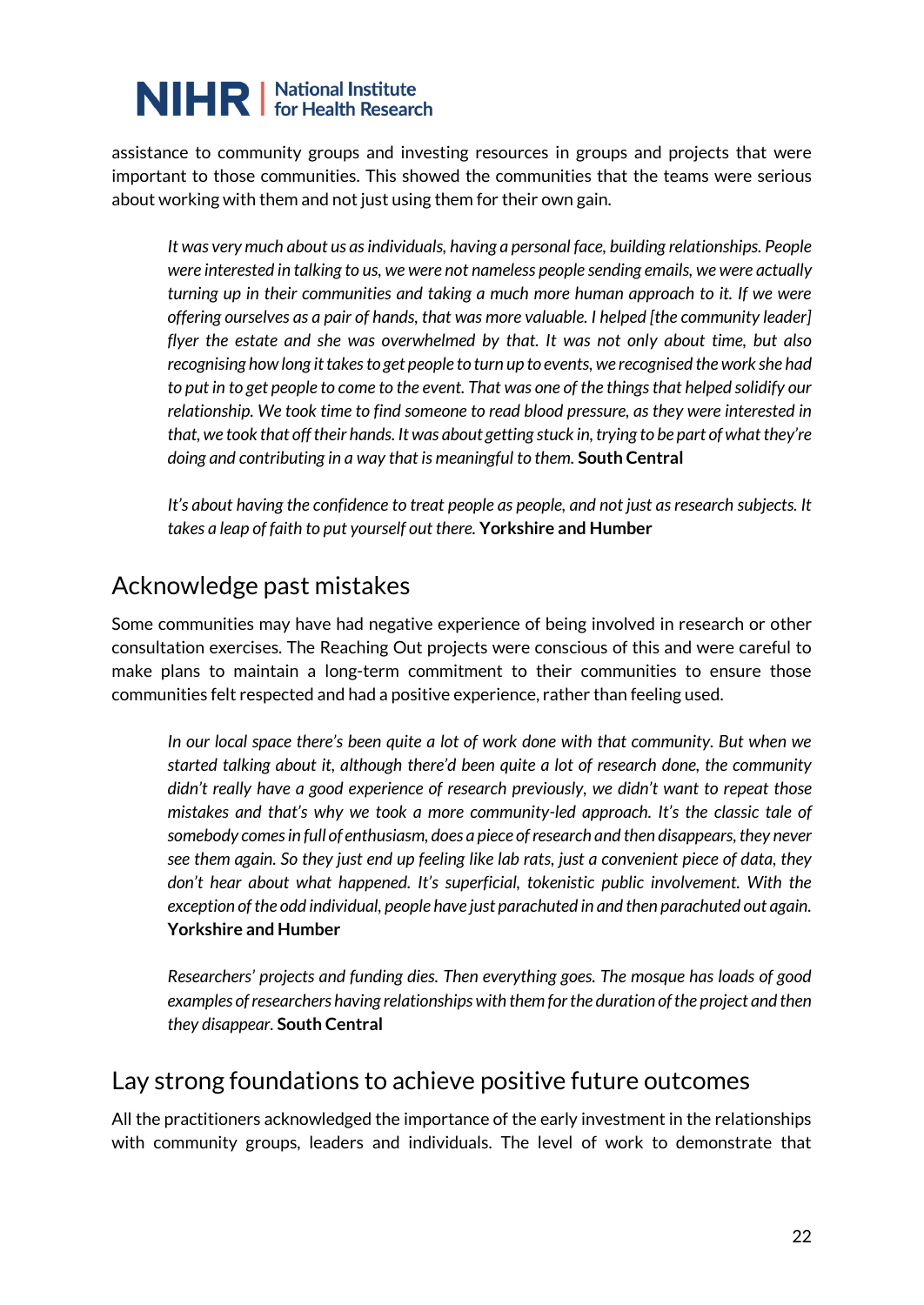commitment in the early days will pay off in terms of long-term trust, health working relationships and the future involvement of people from those communities.

*It is time-consuming getting out there and building the relationships initially, but I think once you've done that it then reaps huge rewards. Once the relationships are built – obviously you've got to invest every so often – if you meet the right people, they will spread the word much more effectively than we can. There's been so many connections and sparks from this small project.*  **East of England** 

*They can tell us what they don't want, they tell us what they do want, and we didn't have that at the early stages, so that's good. I think that because we spent so much time getting to know them, I think that's really helped build a solid space to stand on while we start to tackle some of the more difficult bits.* **Yorkshire and Humber**

### <span id="page-22-0"></span>10. Evidence, evaluate, share, reflect

Capture and evaluate your public involvement, publish it if you can. Theory of Change approaches can work well to evaluate involvement, and help with establishing partnerships and common purpose.

#### Contribute to a growing evidence base for inclusive involvement

Awareness of the value of inclusive involvement in research is growing, but the evidence base for delivering it is relatively small. There is an opportunity for practitioners in this field to document their experiences and help others learn and undertake their own approaches to involving people who have not traditionally been involved in research. Sharing mistakes is as important as sharing successes.

All four regions are contributing to a large-scale external evaluation carried out on behalf of NIHR. They have been collecting data, recording reflections and logging experiences from the start of the process.

With many organisations wanting to be more inclusive in their activities, learning from projects that have involved seldom-heard communities has relevance and applicability beyond the health research sphere.

*We've created an impact log, and we use the Google drive for that, and everyone has access to that. Everything we do, we reflect back on it, doing individual reflections on what we've learnt and seeing what others have said. We're able to capture things through that and see what people are learning and see what we already do and what else we need to do to help people. The more we go along and the more we do, we'll definitely capture more learning. I'm working with our university engagement team and talking to them about the Reaching Out project, what we've found really works. There's a lot of open doors when I start to talk about this stuff,*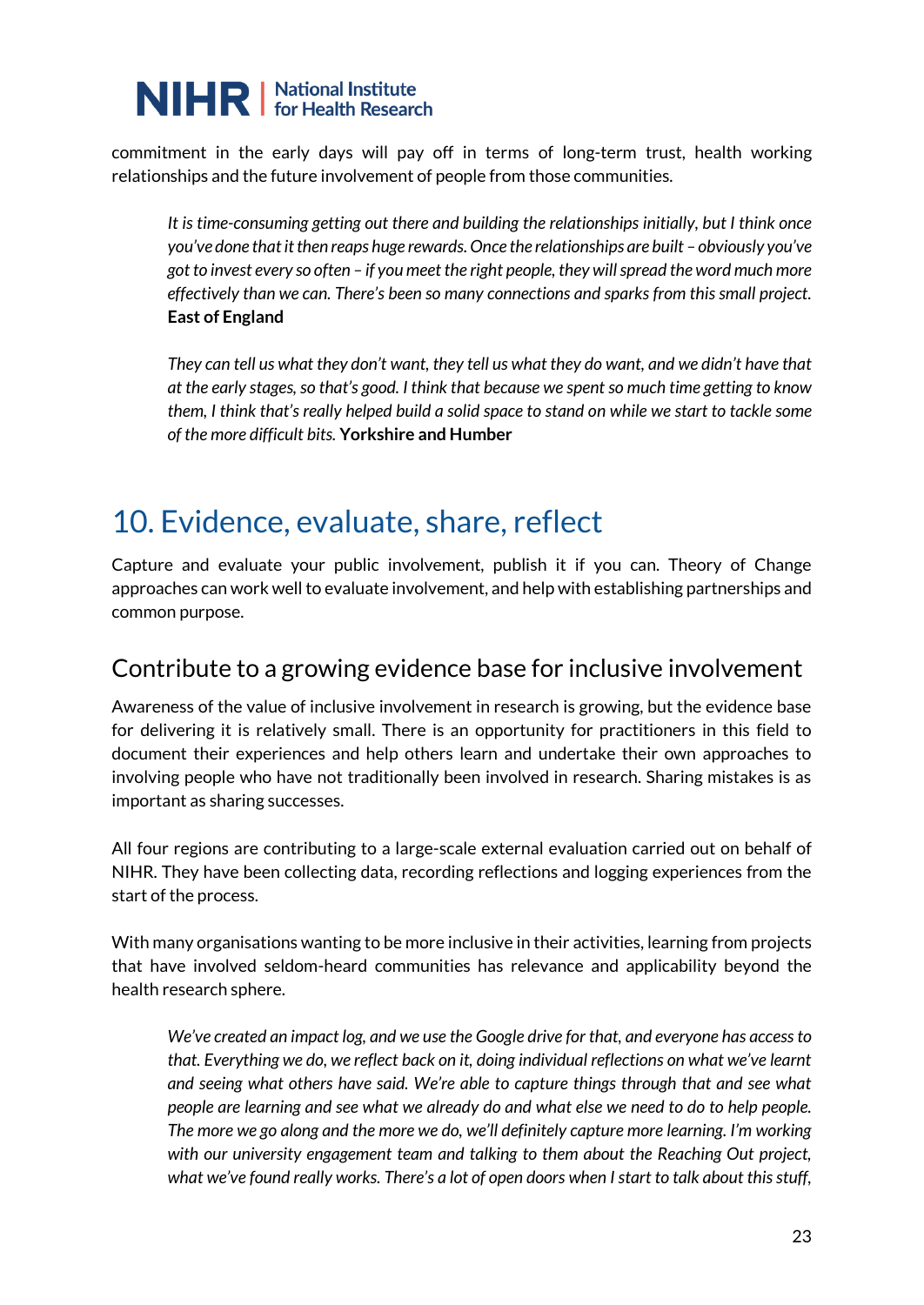*it's fitting in with wider university priorities. I've already started sharing learning around the practicalities. We usually have a teamwork event for the Research Design Service, and I did a presentation about the challenges we'd come across. It was really useful because now we're starting to do more public health research, public health is really high on the agenda, they're starting to use different methodologies, it is more community, place-based research, assetbased research. Some of the learning coming out of this project has been really transferable to those kinds of projects. The principles we've developed, the little bits of learning we're coming across are really useful when people are planning their PPI and their engagement.* **Yorkshire and Humber**

### Capture learning informally through reflection and feedback

In addition to the formal evaluation, the projects have captured ongoing learning in a variety of different ways, both formal and informal. These include newsletters, feedback forms, shareddrive activity logs, photo-documentation, blogging and via Twitter - #reachingoutpartners.

The South Central team set up a **blog** and used the platform to document its activities, archive photos, share successes and tips and reflect on challenges, providing a learning resource for both internal and external use. Topics included:

- some personal reflections on the project so far
- investing in Outreach. Building relationships takes more than an email. Time, a friendly face and authenticity are key
- storytelling event and the challenges of creating inclusive spaces
- the parallels with tenancy/resident engagement
- allowing 'Reaching Out' to adapt and develop is about letting communities own the direction of the project

*One of the things that's been quite useful for getting feedback is after the events I always make an effort to email everyone and say thank you. You often then get an email back saying thank you back, which contains some feedback on what we've done. Within our meetings we always have space for reflecting. Right from the first meeting we established a set of principles with our partners and one of those was about saying thank you and feeding back. So, I think we've had that culture within the project. It's been built in as a principle.* **East of England**

### <span id="page-23-0"></span>11. Act small, think big

A small social change can make a big difference. Supporting people, researchers and members of the public, to develop confidence, learning and skills is valuable for further change and growth.

The Reaching Out projects all started with a simple aspiration: to make public involvement in research more inclusive. They all aimed to be informed and led by the needs of people who have not traditionally been involved in research.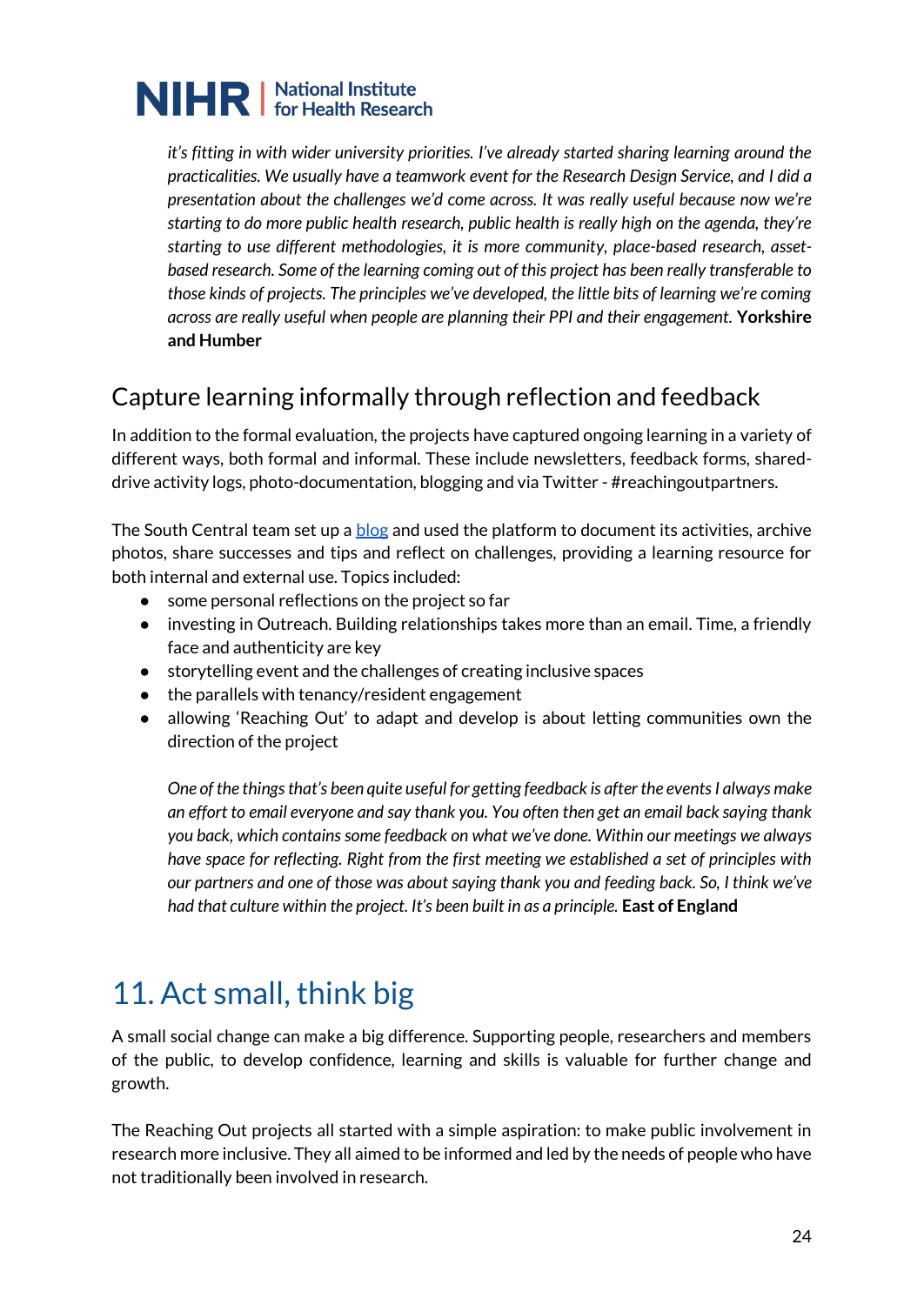They needed to be innovative and creative to connect with and listen to people who do not find traditional, formal or academic involvement mechanisms suitable. It was not necessarily about increasing numbers of people involved, but rather enabling deeper, high quality involvement with new, diverse audiences.

Basic friendliness, helpfulness and the act of listening actively and respectfully have set the projects on a trajectory to achieving a new level of inclusive involvement, engaging with communities who have never previously had a chance to influence research.

Conversations lead to connections, which can lead to activity and eventually impact. While the long-term impact of the Reaching Out projects cannot yet be measured, all four regions observed how some simple changes had already made a difference to how they do public involvement, to their research and to the communities and individuals themselves.

#### Making a difference to how patient and public involvement(PPI) is done

*We now have a database of a more diverse population who would consider being involved in the future in the work that we do. It's changed how we do PPI. We used to have two consumer panels a month, a very general PPI panel. Since we started working with lots of these other different communities, we now only have one of those consumer panels a month, because if it's more appropriate, the researchers go to the individual communities to talk to them rather than going to our generalist panel. So that's changed a little bit of our working patterns.* **North East** 

*Our notion of 'good PPI' is very much built around institutions and organisational structures in the way that we work, which is a suitable mechanism for a certain type of person to engage with. It may not be suitable for a different group of people. One of the things that we recognised was that trying to stick to this traditional idea of how you do PPI doesn't necessarily allow you to access different groups of people. It has completely changed how I talk to researchers about PPI. There are projects where I wouldn't even bother to recommend that they get a patient on their steering group, if they're working with a community where I know that's never going to happen, and I would completely focus them on arguing the case for more ad hoc engagement with the right audience. I also think that I am able to articulate more clearly to the researchers about how to resource this, costing for PPI staff time or for other people's time. This has influenced how I talk to researchers about how they plan for PPI.* **South Central** 

*There's something about raising the profile of this kind of approach. We've done it, it is something people can do, there is some really key learning about the time that it takes and the trust, but hopefully being able to raise the profile will give people the confidence to go out and do it, reassure them that it has been done, it can be done with the different methods that we've used.* **Yorkshire and Humber**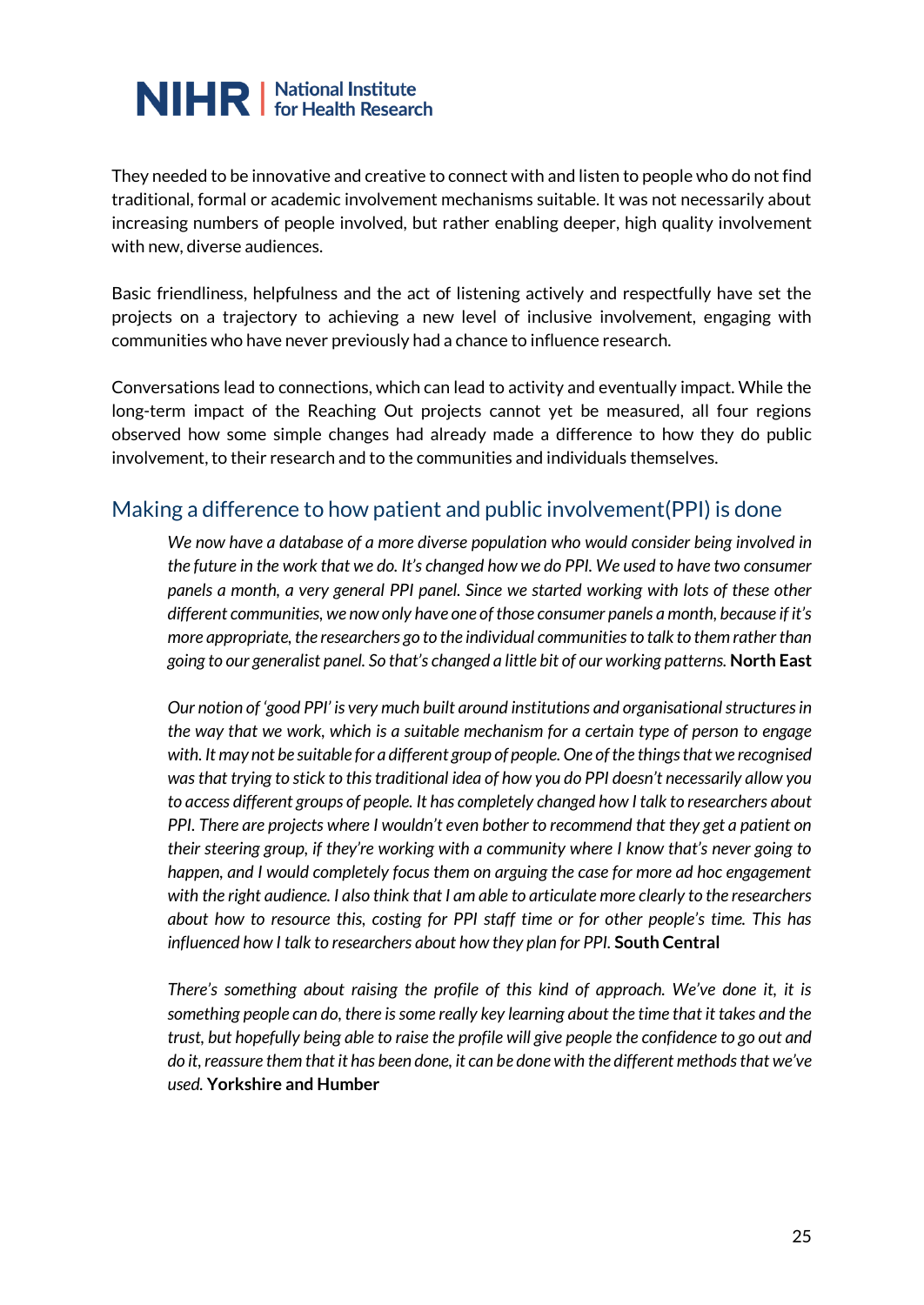

#### Making a difference to research

*We went along [to the migrant women's group] and explained about PPI and then the researcher started to give her ideas about the research she was planning, which was all about access to cancer screening. And the women stopped her and said, "What's cancer screening? What does that mean?" It became apparent that there's a whole load more work that needs to be done before that about general access to healthcare. So that research is now no longer happening. The researcher said, "I can't jump to that when there are other issues that need researching first." The women could see that they were having an impact immediately on what research was being done and what the money was being spent on. One of the women who's been to all three meetings, she's now a co-applicant on the consortium that's putting in a bid on the health avatar project. So she's gone from not knowing anything about PPI to being a coapplicant on a £7 million consortium bid. North East Through the introductions that have been made there are all sorts of other connections being made. The new ARC [Applied Research Collaboration], they're involving some of the community partners in some of the work they're doing. One of the young people is now involved in our university service user group, involved in teaching. She's also got involved as a national research ambassador for one of the health conditions she has.* **East of England**

#### Making a difference to people and their communities

*I tried not to put too much pressure on them. I said, "You can have a space, let us know what it is you need." I feel that really worked and enhanced our project – it wasn't something that we planned from the beginning it was something that emerged from the partners, from us letting them take the lead with their own communities and trusting them with some resources to do that. The young people with the art group, they said, "We might have failed, you let us take risks with our own ideas, we didn't know if they were going to work". They really appreciated it and gained confidence from us enabling them to do that. Some of the young people are so vulnerable and I think it's given them such a boost to their confidence, and they've seen how they've been able to make a difference, which they want to do, and they don't seem to have that opportunity in other aspects of their lives. Because of the little project that they did, Essex Council for Voluntary Youth Services has been successful in attracting two more lots of funding.* **East of England** 

*There's an opportunity to have a wider impact outside of our speciality. That's something that we've got a responsibility to do. Ultimately, we hope that this project will lead to better research and to better healthcare, and that people will want to work with [the Gypsy and Traveller Communities]. We know that there are some real needs in this community, we know that projects need to happen, and it's about joining that up. It's about raising the profile and saying, "These groups are here, they're available to be involved and here are the different ways you can do it."* **Yorkshire and Humber**

#### Making a difference to public involvement practitioners

*Our own learning has been above and beyond what we could have ever predicted. Also it's so inspiring to work with communities and to learn from them. And it's inspiring to hear the*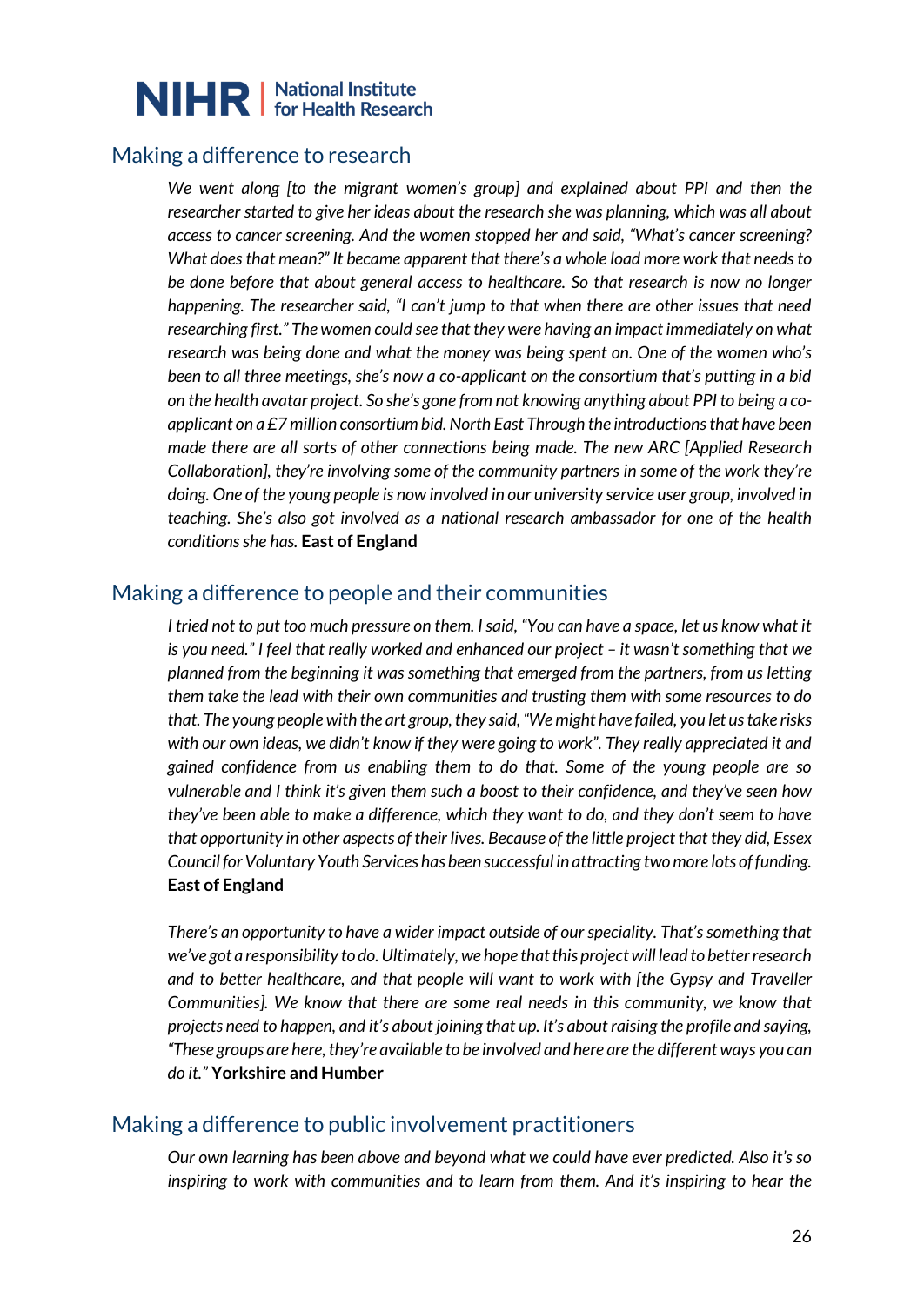

*researchers' reactions and to think about the impact it will have on research. South Central I've got as much out of it as I've put into it. It's been the most satisfying piece of work I've done for years; I've absolutely loved it. I can see the impact that it has.* **East of England**

### <span id="page-26-0"></span>12. Be values based, socially innovate

Avoid diversity and inclusion becoming a box-ticking exercise by adopting a values and outcomes based approach. Support the ideas of the diverse and the many, not the few.

#### Establish your values and principles for inclusive involvement first

Embarking on a programme of inclusive involvement brought a degree of uncertainty about process. The Reaching Out teams were open to how they would work with new communities but were clear about their values. The work was underpinned by the principle of being communityled, and the intended outcome of each project was genuine involvement of people who have not traditionally been involved in research, even if they had not yet established how to make that happen.

The projects were guided by their inclusive values from conceptualisation to delivery and longterm planning. This enabled them to make decisions about what to do, what to change, to identify what has worked and what has not, and to be innovative. They had the freedom for things to go wrong, and to draw on that as a means of learning and improvement for the future.

The **Yorkshire and Humber** Reaching Out team underpinned their plans for working with Gypsy and Traveller Communities with a set of community engagement principles that were developed in line with the National Occupational Standards for Community Development. These were to be:

- 1. asset based our project will recognise, mobilise and build on community and individual assets
- 2. community driven community members will shape the project and have a key role in management, delivery and decision making
- 3. relationship oriented all activities will aim to build trust and relationships. We will seek to acknowledge and challenge power dynamics which exist within the project
- 4. locally relevant –We will work with local communities to find outputs which are relevant to their lives and experience
- 5. sustainable We will promote empowerment and learning within communities to enable ongoing work beyond the life of this project
- 6. reflective We will promote individual and collective learning through reflection. We will be open to changing our processes in response to that learning

*It's really about recognising, mobilising and building on the individual community assets. It's about building trust. From that first conversation [with the York Travellers Trust] we said, "What do you think needs to be done? What are the areas that you think we need to be focusing*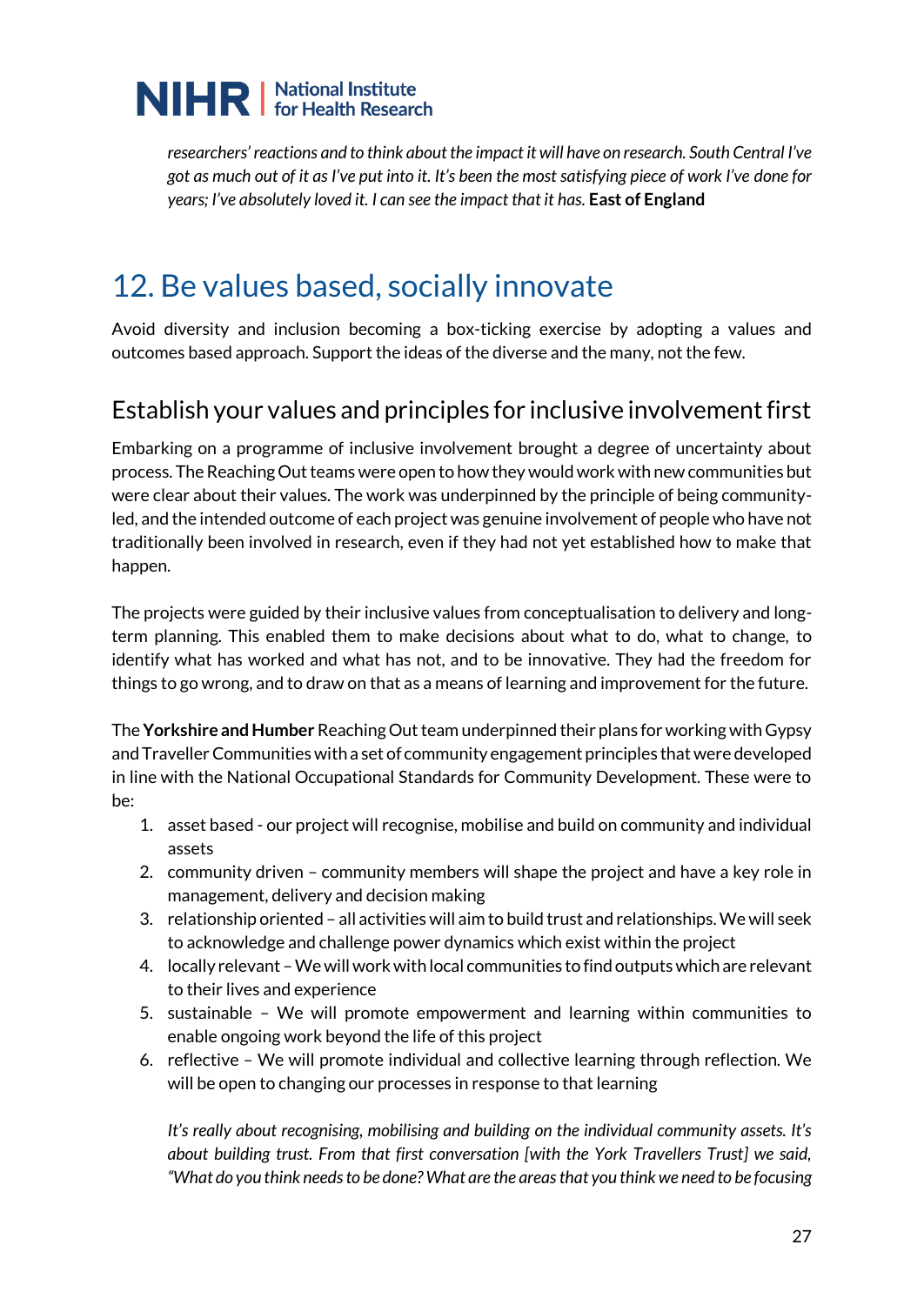*on?" They were really open about the health issues that they have, they talked about their personal experiences. We wanted to mobilise the knowledge that they actually have. They have worked with the community for so long, they've got the knowledge, they've got what we need. I feel quite strongly that the time that we've spent has definitely gone in our favour, because we've been very clear right from the beginning that it wasn't about us, it was about what they wanted to do. We were offering to support them to do a piece of work that is about them and for them. Yes we'll get publications out of it, but that's not the end point of the project.* 

### Work with the community to change and adapt your involvement processes

Collaborating with partner organisations from within the communities enabled the Reaching Out teams to find people to involve, but also required them to be open to new ways of working. This ranged from adapting and tailoring their traditional approaches to involvement, to changing their working patterns and style of networking.

The practitioners realised that their existing involvement structures were suitable for those who were already involved, but not for those who were under-represented. They had to think creatively about how to innovate and provide alternative opportunities that would be practical and give confidence to those whose voices were not being heard.

*It was really important to me that the bid was driven by the community. Effectively I went out and facilitated that. They shaped it because they identified where the need was, which was children and young people. The whole point of this exercise was to engage new communities and basically get to know them and build those links. Anything else was a bonus. The challenge we set them wasn't about gathering data on health and wellbeing needs, it was about enabling us to reach out further into their communities and have conversations. It was all about the relationships. I thought we could frighten people off if we weren't careful.* **East of England**

### **Conclusion**

This guide has captured some of the experiences and learning from four different projects which had the same aim: to engage and develop relationships with people who have not traditionally been involved in health and social care research. The projects have all laid the foundations for their organisations to deliver more inclusive involvement in the future. They have demonstrated how community-led, innovative approaches can work. The Reaching Out programme has shown that this requires a willingness to embrace change on many levels, including ways of working and expectations of how public involvement is done. It has also highlighted the importance of ensuring that involvement in research is a mutually beneficial experience for both the researchers and the people who get involved. Inclusive involvement cannot be a tick-box exercise. It requires an investment of time, expertise and resource in order to identify people, to develop a shared understanding of their motivations and preferences, and crucially to gain their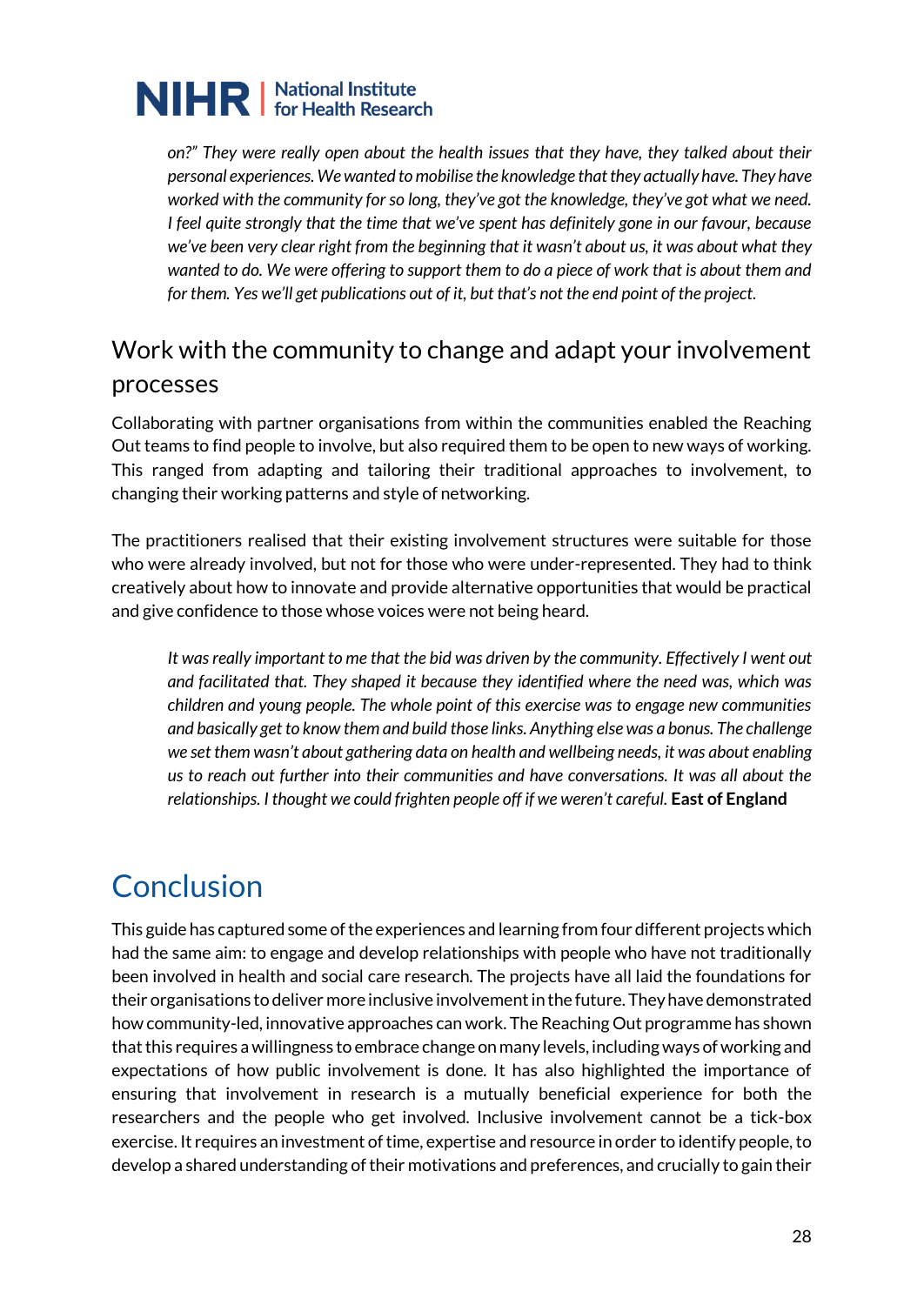

trust and enable the building of relationships. Learning and good practice in this area is growing. Organisations and researchers that are already delivering a more inclusive type of involvement in research should aim to capture that learning and share it across the health research community and beyond. As patient and public involvement becomes more mainstream, it presents an exciting opportunity: to work in new and innovative ways to ensure that involvement is genuinely inclusive of the diverse communities whose needs research seeks to meet